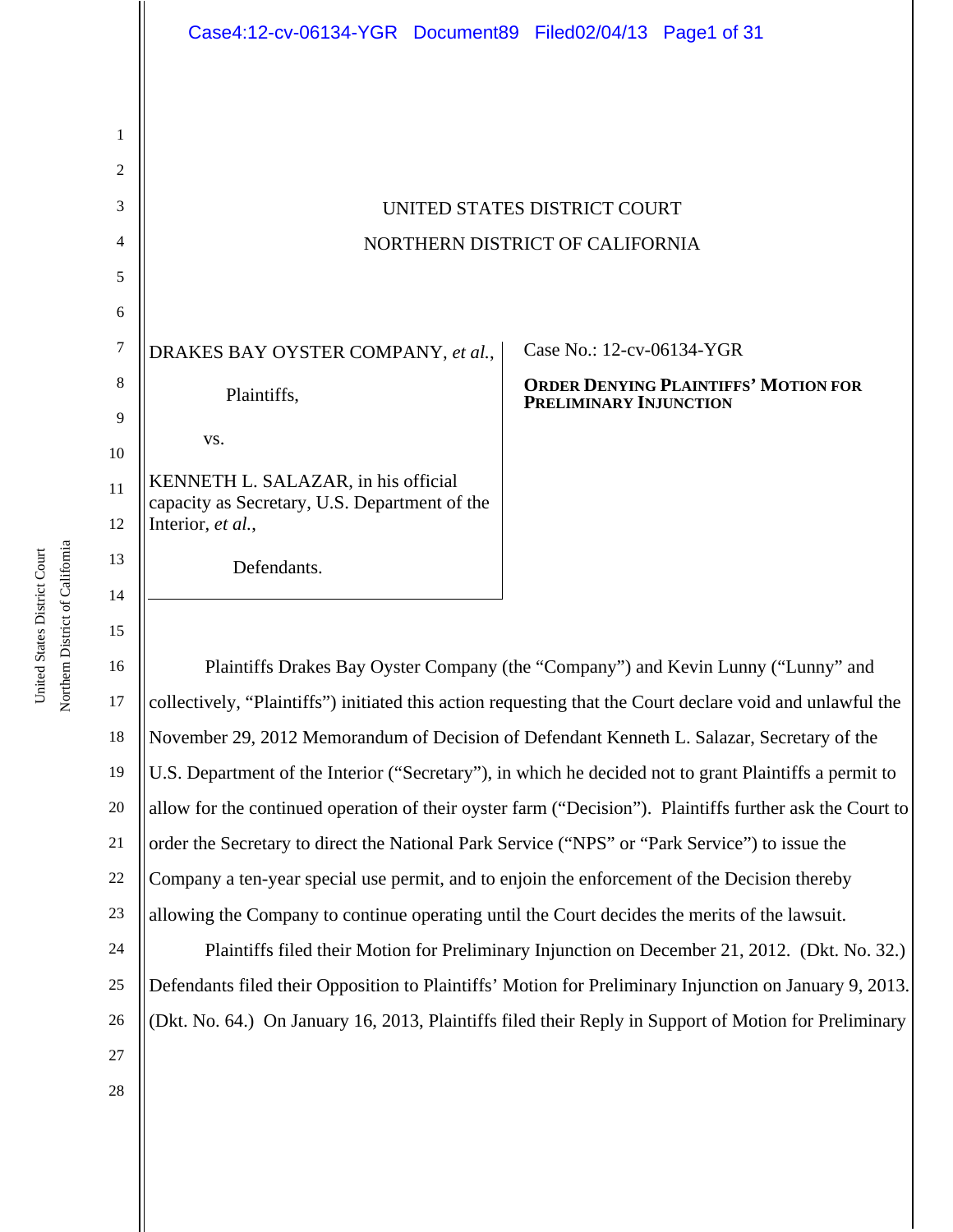1 2 3 Injunction ("Reply"). (Dkt. No. 79.)<sup>1</sup> Defendants thereafter filed an Errata and Corrected Opposition to Plaintiffs' Motion for Preliminary Injunction. (Dkt. No. 84.) The Court held oral argument on January 25, 2013. (Dkt. No. 85.)

4 5 6 7 8 9 10 Having carefully considered the papers, evidence, and oral arguments submitted, as well as the pleadings in this action, and for the reasons set forth below, the Court **DENIES** Plaintiffs' Motion for Preliminary Injunction. As a threshold issue, the Court must have subject matter jurisdiction over Plaintiffs' claims. The Court finds it does not have jurisdiction to review the Secretary's Decision. Moreover, even if Plaintiffs' claims could be construed to give this Court jurisdiction, based upon the record presented, Plaintiffs have not demonstrated a likelihood of success on the merits of the claims nor that the balancing of the equities favors injunctive relief.

## **I. BACKGROUND**

#### **A. STATUTORY BACKGROUND**

In 1962, Congress created the Point Reyes National Seashore ("Seashore"), and placed it under the administrative authority of the Secretary of the Interior. Pub. L. No. 87-657, 76 Stat. 538, (codified at 16 U.S.C. §§ 459c *et. seq.*) (1962). The Seashore's 1962 enabling legislation recognized a pastoral zone in the Seashore where existing ranches and dairy farms could continue to operate. Pub. L. No. 87-657 § 4, 76 Stat. 538, 540.

18 19 20 21 22 23 24 Two years later, Congress passed the Wilderness Act, which directed the Secretary of the Interior to identify the suitability of certain national park acreage for wilderness designation. 16 U.S.C. § 1132(c). Under the Wilderness Act of 1964, Congress "established a National Wilderness Preservation System to be composed of federally owned areas designated by Congress as 'wilderness areas,'" to "be administered for the use and enjoyment of the American people in such manner as will leave them unimpaired for future use and enjoyment as wilderness, and so as to provide for the protection of these areas, the preservation of their wilderness character, and for the gathering and

11

12

13

14

15

16

<sup>25</sup> 26 i <sup>1</sup> Environmental Action Committee of West Marin, National Parks Conservation Association, Natural Resources Defense Council, and Save Our Seashore (collectively, "Proposed Intervenors") filed a Motion to Intervene in this action. (Dkt. No. 11-1.) Proposed Intervenors filed a proposed opposition to Plaintiffs'

<sup>27</sup> Motion. The Court has issued herewith its Order Denying Motion to Intervene (Dkt. No. 11); and Denying Plaintiffs' Administrative Motion to Strike (Dkt. No. 83). For the reasons set forth therein, the Court has

<sup>28</sup> treated Proposed Intervenors' opposition brief as an amicus brief and permitted Plaintiffs to file their proposed reply.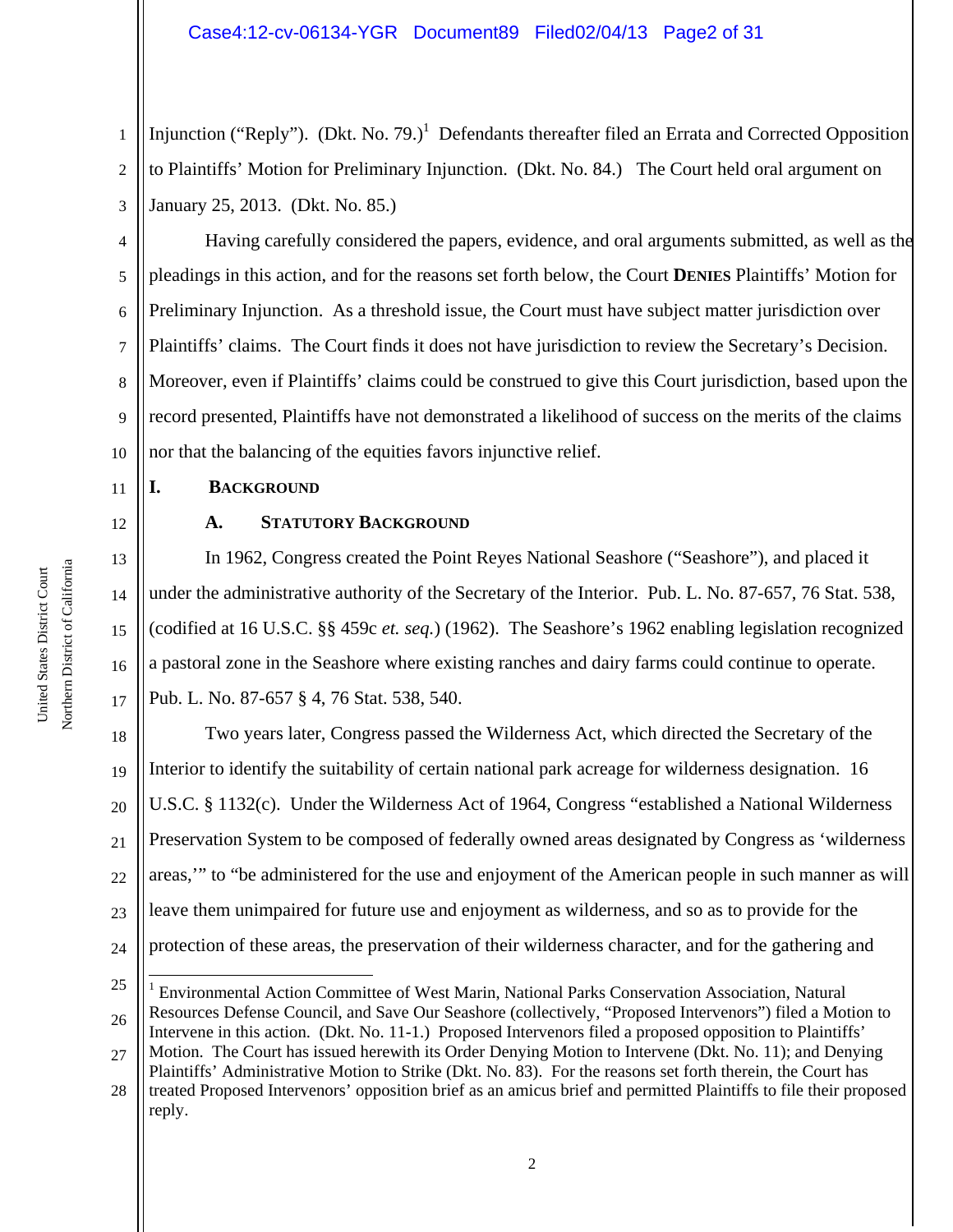## Case4:12-cv-06134-YGR Document89 Filed02/04/13 Page3 of 31

1 2 3 4 5 dissemination of information regarding their use and enjoyment as wilderness." 16 U.S.C. § 1131(a). The Wilderness Act proscribes commercial enterprises in the wilderness. 16 U.S.C. § 1133(c) ("Except as specifically provided for in this chapter, and *subject to existing private rights*, there shall be no commercial enterprise and no permanent road within any wilderness area designated by this chapter . . .") (emphasis supplied.)

6 7 8 9 10 In 1976, Congress enacted the Point Reyes Wilderness Act, designating 25,370 acres of the Seashore as "wilderness" under the Wilderness Act of 1964 and 8,003 acres, including Drakes Estero, as "potential wilderness." Pub. L. No. 94-544, 90 Stat. 2515 (1976); *see also* Pub. L. No. 94-567, 90 Stat. 2692 (1976). The House Committee Report accompanying Pub. L. No. 94-544 states the following regarding the potential wilderness additions:

As is well established, it is the intention that those lands and waters designated as potential wilderness additions will be essentially managed as wilderness, to the extent possible, with efforts to steadily continue to remove all obstacles to the eventual conversion of these lands and waters to wilderness status.

14 15 16 17 18 19 20 21 22 23 24 H.R. Rep. No. 94-1680 at 3, reprinted in 1976 U.S.C.C.A.N. 5593, 5595. The legislative history of Public Law No. 94-544 indicates that Congress considered designating Drakes Estero and surrounding areas as "wilderness," but did not do so. The Department of the Interior, in a report to the House accompanying Public Law No. 94-544, noted that Drakes Estero could not be designated as "wilderness" so long as the existing commercial oyster farming operations, as well as California's reserved fishing rights on the State tidelands in the area, remained in place. H.R. Rep. No. 94-1680, 6 (1976) reprinted in 1976 U.S.C.C.A.N. 5593, 5597. Further Congressional guidance in Public Law No. 94-567 provided that lands and waters designated as "potential wilderness" would become designated wilderness "upon publication in the Federal Register of a notice by the Secretary of the Interior that all uses thereon prohibited by the Wilderness Act have ceased. . . ." Pub. L. No. 94–567, 90 Stat 2692 (1976).

25 26 27 28 Two years later, Congress passed a further enabling act ("1978 Act") that gave the Secretary of the Interior the authority to lease federally-owned "agricultural land" within the Seashore in perpetuity, defining "agricultural land" as "lands which were in regular use for . . . agricultural, ranching, or dairying purposes as of May 1, 1978." Pub. L. No. 95-625 § 318, codified at 16 U.S.C. §

11

12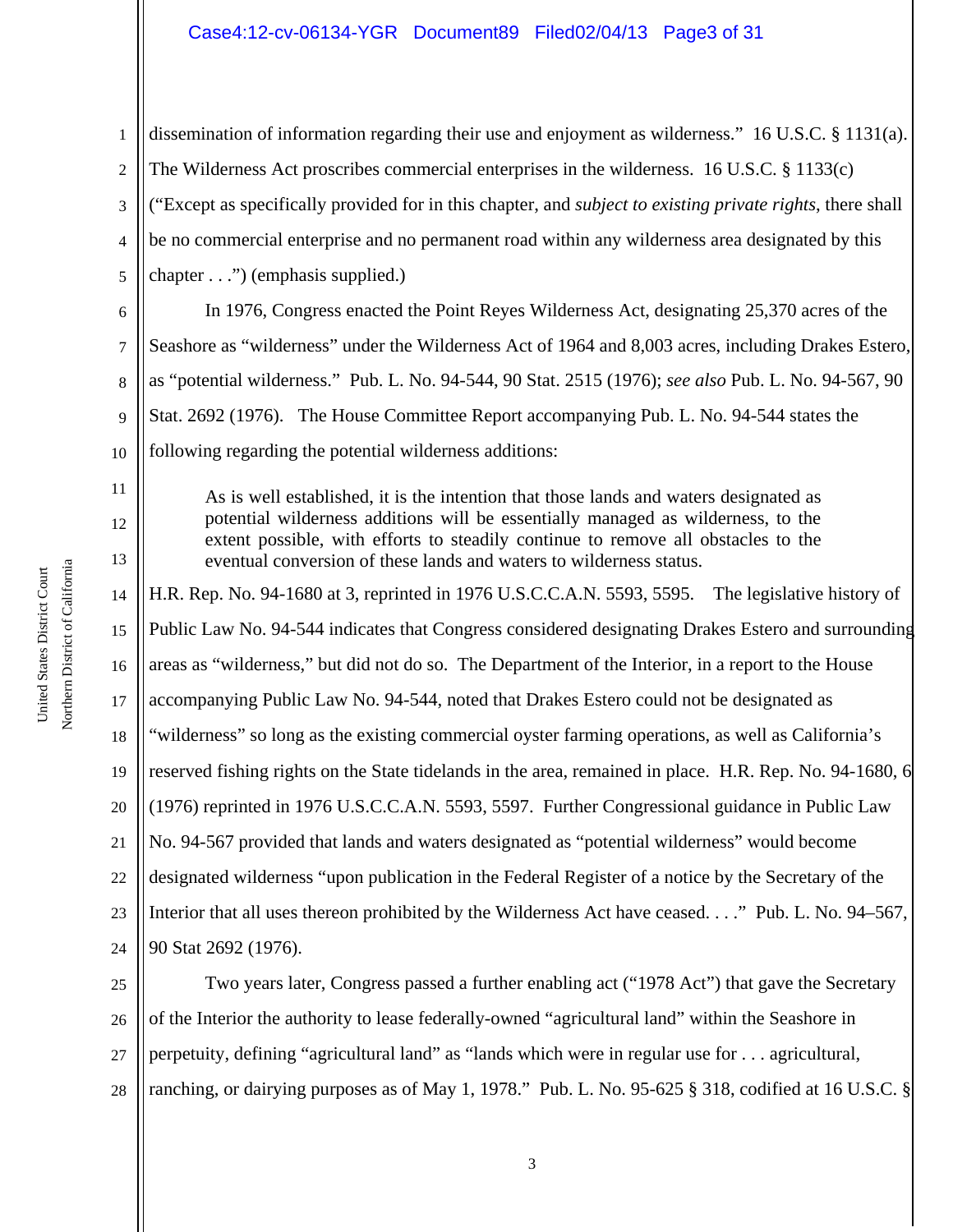1 2 3 4 5 6 7 8 9 459c-5(b). At that time, Congress recognized certain "non-conforming" uses, including oyster farming. *See* S. Rep. No. 94-1357, at 3 (1976) ("National Park Service wilderness proposals have embodied the concept of 'potential wilderness addition' as a category of lands which are essentially of wilderness character, but retain sufficient non-conforming structures, activities, uses or private rights so as to preclude immediate wilderness classification. It is intended that such lands will automatically be designated as wilderness by the Secretary by publication of notice to that effect in the Federal Register when the non-conforming structures, activities, uses or private rights are terminated."); *see also* H.R. Rep. No. 94-1680 (1976) at 6, reprinted in 1976 U.S.C.C.A.N. 5593, 5597. Relevant here, in 2009, Congress enacted appropriations legislation entitled the Department of

10 11 the Interior, Environment, and Related Agencies Appropriations Act, 2010. Pub. L. No. 111-88 § 124, 123 Stat. 2904, 2932 (2009). As part of this Appropriations Act, Section 124 provided in full:

**Prior to the expiration on November 30, 2012** of the Drake's Bay Oyster Company's Reservation of Use and Occupancy and associated special use permit (''existing authorization'') within Drake's Estero at Point Reyes National Seashore, **notwithstanding any other provision of law, the Secretary of the Interior is authorized to issue a special use permit with the same terms and conditions as the existing authorization**, except as provided herein, **for a period of 10 years** from November 30, 2012: *Provided*, That such extended authorization is subject to annual payments to the United States based on the fair market value of the use of the Federal property for the duration of such renewal. The Secretary shall take into consideration recommendations of the National Academy of Sciences Report pertaining to shellfish mariculture in Point Reyes National Seashore before modifying any terms and conditions of the extended authorization. Nothing in this section shall be construed to have any application to any location other than Point Reyes National Seashore; nor shall anything in this section be cited as precedent for management of any potential wilderness outside the Seashore.

23 Pub. L. No. 111-88, § 124, 123 Stat. 2904, 2932 (2009) ("Section 124") (emphasis supplied).<sup>2</sup> As

24 referenced therein, in 2009, the National Academy of Sciences ("NAS") had published a 179-page

25 26 i  $2^2$  The House version of the bill would have made issuance of the special use permit for an additional ten years mandatory—*i.e.*, the House's version read that "the Secretary of the Interior shall extend the existing authorization . . . ." H.R. 2996, 111th Cong. § 120(a) (as reported in Senate, July 7, 2009). The Senate rejected

28 "provid[ed] the Secretary discretion to issue a special use permit to Drake's Bay Oyster Company. . . ." 155 Cong. Rec. H11871, H11900 (daily ed. October 28, 2009).

12

13

14

15

16

17

18

19

20

21

<sup>27</sup> that language and the appropriations bill ultimately included the language "is authorized to issue," rather than the House's mandatory language. The House Conference Report acknowledged that the change to the language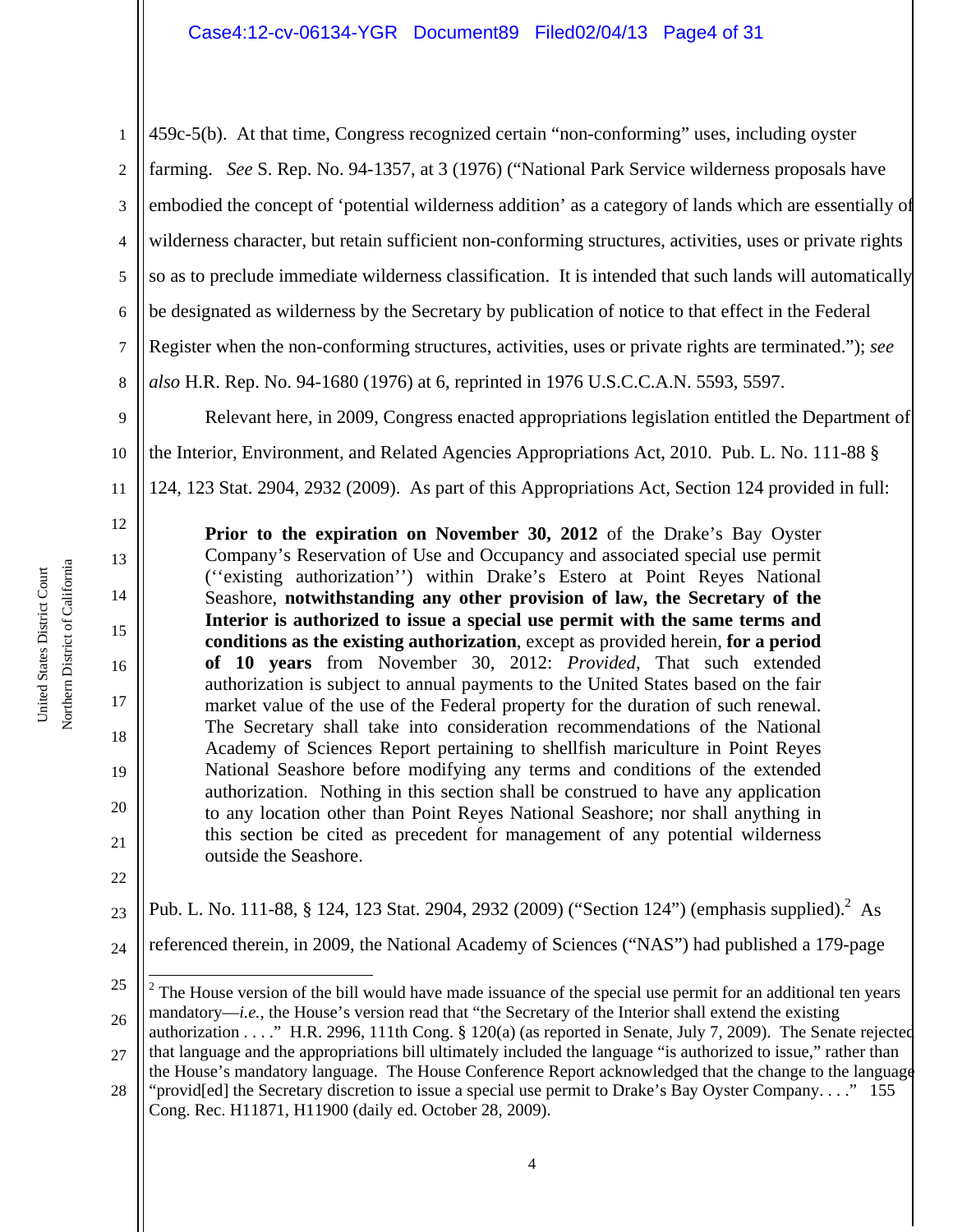#### Case4:12-cv-06134-YGR Document89 Filed02/04/13 Page5 of 31

1 2 3 report in 2009 entitled *Shellfish Mariculture in Drakes Estero, Point Reyes National Seashore, California*. (Declaration of Ryan Waterman in Support of Motion for Preliminary Injunction ("Waterman Decl.") (Dkt. No. 42), Attachment 4a to Ex. 1 (Dkt. No. 42-2 ["2009 NAS Report"]).)

#### **B. FACTUAL BACKGROUND**

5 6 7 8 9 10 11 12 13 14 15 16 Oyster farming in Drakes Estero began in the 1930s. (Declaration of Kevin Lunny in Support of Motion for Preliminary Injunction ("Lunny Decl.") ¶ 88 (Dkt. No. 38); *see also* Lunny Decl., Ex. 1 (Grant Deed) at ECF pp. 35–39 (Dkt. No. 38-1).) As early as 1934, the California Fish and Game Department began leasing the right to cultivate oysters in the waters of Drakes Estero and Estero de Limantour in Marin County. The Johnson Oyster Company, owned by Charles Johnson ("Johnson"), operated an oyster farm on the shores of Drakes Estero beginning in 1954. (Grant Deed at ECF p. 35.) The current-day Drakes Bay Oyster Company operates on a parcel of land which Johnson sold to the United States in 1972 for \$79,200.00. (*Id.* at ECF p. 4.) The Grant Deed describes the parcel as "contain[ing] 5 acres, more or less," of beach and onshore property adjacent to Drakes Estero. (*Id*.; Declaration of Barbara Goodyear in Support of Federal Defendants' Opposition to Plaintiffs' Motion for Preliminary Injunction ("Goodyear Decl.") (Dkt. No. 65), Ex. 8 at ECF p. 3 (Dkt. No. 71-4).)

The Grant Deed contained a reservation of use and occupancy ("Reservation") pertinent here, which reads in full:

THE GRANTOR RESERVES only the following rights and interests in the hereinabove described property: a reservation of the use and occupancy for a period of forty (40) years in accordance with the terms of the Offer to Sell Real Property, assigned Contract No. CX800032073, signed by the GRANTOR on October 13, 1972, accepted on October 16, 1972, and on file with the National Park Service.

(Lunny Decl., Ex. 1 at ECF p. 4; Goodyear Decl., Ex. 8 at ECF p. 3.) The Reservation allowed Johnson to continue his oyster operations until November 30, 2012. (Lunny Decl., Ex. 1 at ECF p. 8 (Grant Deed filed on November 30, 1972); Goodyear Decl., Ex. 8 at ECF p. 7.) The United States and Johnson agreed that "[u]pon expiration of the reserved term, a special use permit may be issued for the continued occupancy of the property for the herein described purposes . . . [and a]ny permit for continued use will be issued in accordance with the National Park Service regulations in effect at the time the reservation expires." (Lunny Decl., Ex. 1 at ECF p. 19; Goodyear Decl., Ex. 8 at ECF p.18.)

17

18

19

20

21

22

23

24

25

26

27

28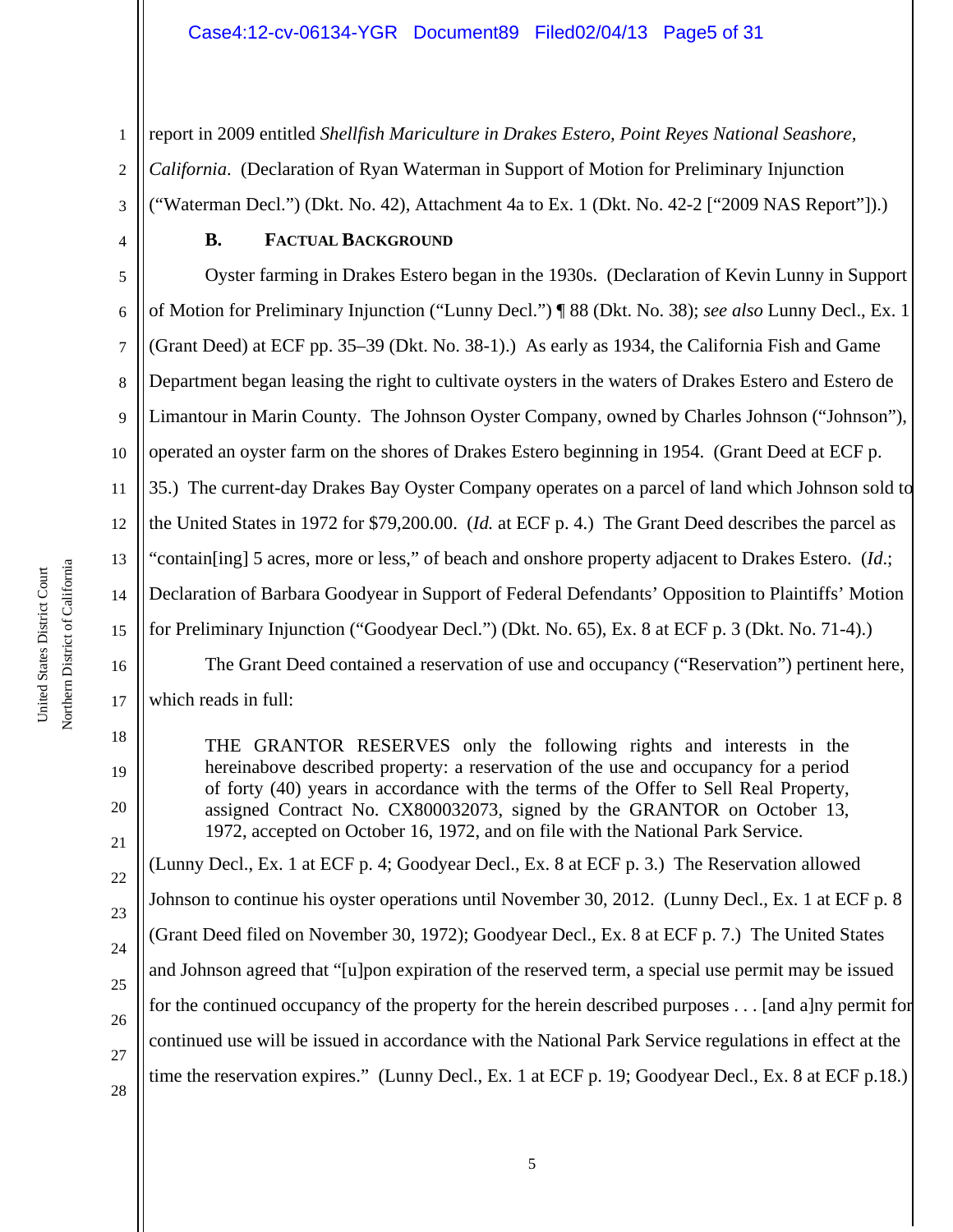### Case4:12-cv-06134-YGR Document89 Filed02/04/13 Page6 of 31

1 2 3 The agreement also provided that upon expiration of the Reservation term, or any extension by permit, the Johnson Oyster Company was responsible to remove all structures and improvements on the property within 90 days. (Lunny Decl., Ex. 1 at ECF p. 19; Goodyear Decl., Ex. 8 at ECF p.18.)

4 5 6 7 8 9 10 11 12 13 Thirty-two years later, on December 17, 2004, Lunny entered into an Asset Purchase Agreement with the Johnson Oyster Company wherein Lunny agreed to pay a purchase price of \$260,000 "at the Closing" which was to occur at a later "mutually convenient" date. (Goodyear Decl. Ex. 23 (Dkt. 72-8) ["Asset Purchase Agreement"]; *see* Lunny Decl. ¶¶ 2 & 5.) The parties agreed that during the "period between the execution of this Agreement and the Closing," Lunny would have "full access to all premises, properties, personnel, books, records . . . , contracts, and documents of or pertaining to the Acquired Assets" which were defined as "rights under any Lease or Permit required to conduct the Seller's business" and specifically included "that certain Reservation of Possession Lease dated 10/12/1972, entered into by Seller and the National Park Service." (Asset Purchase Agreement  $\P\P$  1, 5, 5(e) & Ex. B.)

14 15 16 17 18 19 On January 25, 2005, the Park Service provided Lunny a letter ("January 2005 Letter") attaching a copy of a memorandum (dated February 26, 2004 ["2004 Memorandum"]) from the Department of the Interior's San Francisco Field Solicitor to the Superintendent of the Seashore so that "[b]efore [Lunny] closed escrow on the purchase," the Park Service could "make sure [he] had a copy for [his] review." (Goodyear Decl., Exs. 14 & 24 (Dkt. Nos. 71-10 & 72-9).) The January 2005 Letter indicates that the Park Service had met with Lunny during the prior week.<sup>3</sup>

20 21 The attached 2004 Memorandum detailed the legal history of the Seashore area and specified the Park Service's own view of its policy mandates:

The Park Service's Management Policies clearly state that the Park Service must make decisions regarding the management of potential wilderness even though some activities may temporarily detract from its wilderness character. The Park Service is to manage potential wilderness as wilderness to the extent that existing non-

22

23

<sup>25</sup> 26 i  $3$  The record includes evidence that in January 2005, Lunny stated he "had been informed by [the Park Service] of its decision not to extend operating rights past 2012, and that he had a 'business plan' to recoup his investment within the remaining seven years of operating rights." (Declaration of Gordon Bennett ("Bennett")

<sup>27</sup> (Dkt. No. 11-2) ¶ 6, submitted in support of Motion to Intervene.) While, in an apparent attempt to undermine Bennett's credibility, Lunny submitted a supplemental declaration but does not deny making that January 2005

<sup>28</sup> statement. (Declaration of Kevin Lunny in Support of Plaintiffs' Opposition to Environmental Action Committee of West Marin, *et al.*'s Motion to Intervene (Dkt. No. 41-7) ¶¶ 7–11 & Ex. 1.)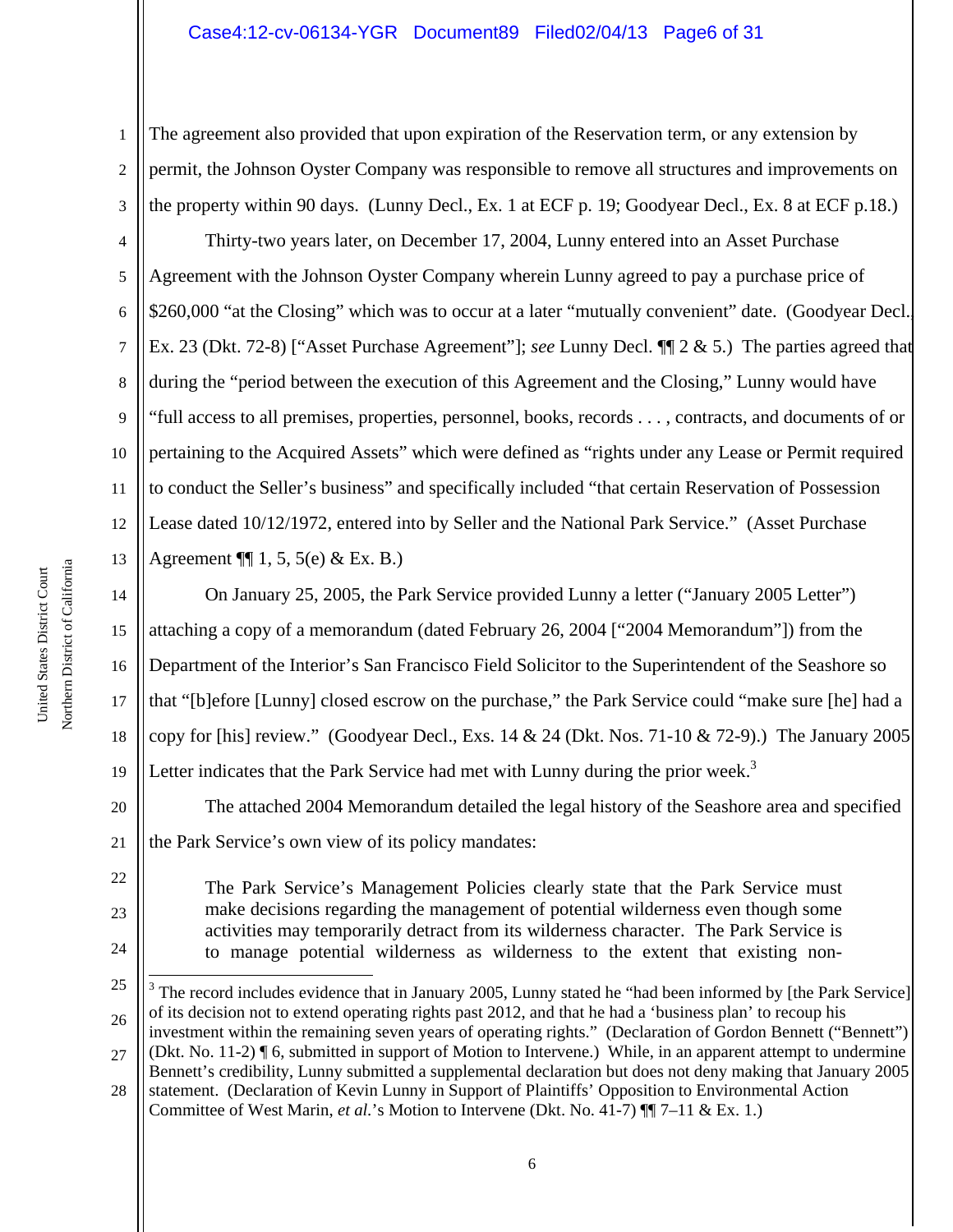## Case4:12-cv-06134-YGR Document89 Filed02/04/13 Page7 of 31

confirming conditions allow. The Park Service is also required to actively seek to remove from potential wilderness the temporary, non-conforming conditions that preclude wilderness designation. 6.3.1 Wilderness Resource Management, General Policy.

(*Id.* at Exs. 14 & 24.) The 2004 Memorandum concluded that "the Park Service is mandated by the Wilderness Act, the Point Reyes Wilderness Act and its Management Policies to convert potential wilderness, i.e., the Johnson Oyster Company tract and the adjoining Estero, to wilderness status as soon as the non[-]conforming use can be eliminated." (Goodyear Decl., Ex. 14 at 3; *id.*, Ex. 24 at 4.)<sup>4</sup>

Two months later, on March 28, 2005, the Superintendent again wrote "to reiterate our guidance to you regarding the transfer of the Johnson Oyster Company site to your family [and] . . . to ensure clarity and to avoid any misunderstanding." (Goodyear Decl., Ex. 25 (Dkt. No. 72-10).) Among other things, the letter stated that "[r]egarding the 2012 expiration date and the potential wilderness designation, based on our legal review, no new permits will be issued after that date." (*Id.* at 2.)

In April 2008, the Company and the Park Service executed a Special Use Permit ("2008 SUP") that authorized the Company to conduct its operations on additional area adjacent to the Reservation area for purposes of: processing shellfish, providing an interpretive area for visitors, operating of well and pump areas for water supply, and maintaining of a sewage pipeline and sewage leachfield to service the Company's facilities. (Goodyear Decl., Ex. 26.) The 2008 SUP had an expiration date of November 30, 2012, which coincided with the expiration date of the Reservation. (*Id.*)

19 20

According to Lunny, in early July 2010 and pursuant to Section 124, the Company sent letters to the Secretary to apply for a ten-year special use permit to continue farm operations at the site after the expiration of the Reservation ("New SUP"). (Lunny Decl. ¶ 14; *see also* Waterman Decl.,

23 24 25 26 27 28 i <sup>4</sup> With Plaintiffs' Reply, Lunny claims in his rebuttal declaration that when the Company purchased the farm in December 2004, he had no knowledge that the Park Service would not allow the farm to continue after 2012, or that the Solicitor's Opinion stated that it would not issue a new special use permit at the end of the Reservation term. (Rebuttal Declaration of Kevin Lunny in Support of Motion for Preliminary Injunction ("Lunny Rebuttal Decl.") (Dkt. No. 80) ¶ 64.) However, Lunny's first declaration suggests otherwise: "In 2005, Superintendant Don Neubacher informed me that he did not intend to issue a Special Use Permit (SUP) to [the Company] at the end of the [Reservation] on November 30, 2012, due to the 1976 wilderness laws that designated Drakes Estero as potential wilderness." (Lunny Decl. ¶ 10.) Lunny does not dispute receipt of the letters from 2005 referenced herein, and the record is silent as to the closing date of the purchase.

Northern District of California Northern District of California

United States District Court

United States District Court

1

2

3

4

5

6

7

8

9

10

11

12

13

14

15

16

17

18

21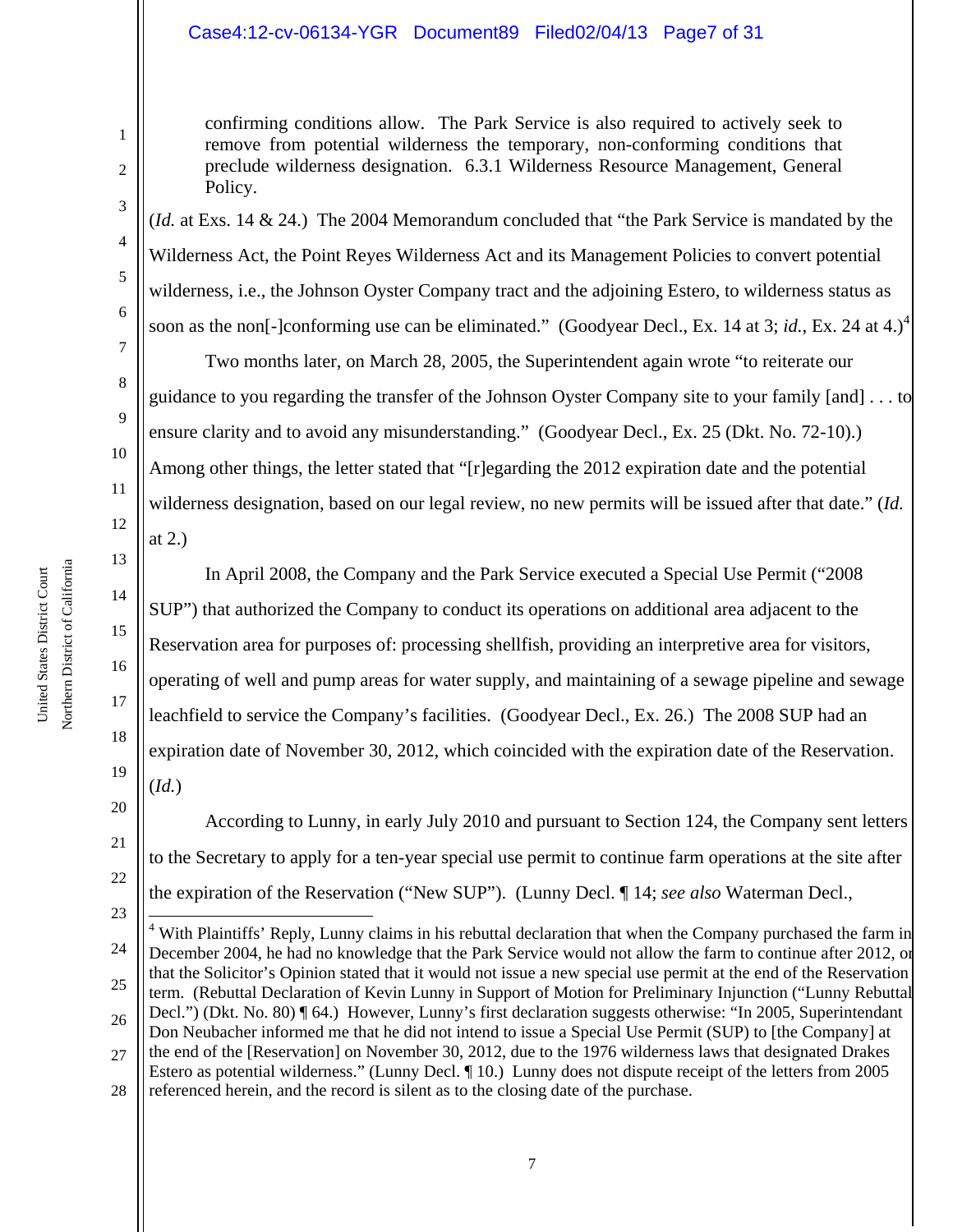### Case4:12-cv-06134-YGR Document89 Filed02/04/13 Page8 of 31

1 2 3 4 5 6 7 8 9 10 11 Attachment 1 to Ex. 1 at ECF pp. 11–19 (Dkt. No. 42-1).) In September of 2010, Park Service staff met with Lunny to discuss the National Environmental Policy Act ("NEPA") process and the "process and path forward until [the] existing [2008] SUP expires." (Lunny Decl. ¶ 15, Ex. 7 (Dkt. No. 39-2).) In October 2010, the Interior Department, through the Park Service, formally began the NEPA process to analyze the environmental impacts of Plaintiffs' request. *See* 75 Fed. Reg. 65,373 (Oct. 22, 2010) ("Pursuant to [NEPA], the National Park Service is preparing an Environmental Impact Statement (EIS) for the Drakes Bay Oyster Company Special Use Permit[.] . . . Pursuant to [Section 124], the Secretary of the Interior has the discretionary authority to issue a special use permit for a period of 10 years to Drakes Bay Oyster Company . . . ."). The Federal Register notice does not reference any statutory guidelines against which the Secretary's review of the permit under Section 124 should be evaluated.

In September 2011, the Park Service released a Draft Environmental Impact Statement ("Draft EIS" or "DEIS") for public comment. (Lunny Decl., Ex. 9; *see also* cross-reference in the Final Environmental Impact Statement ["Final EIS" or "FEIS"], Goodyear Decl., Ex. 3 (Dkt. No. 66-2 at ECF p. 16).) The Company submitted comments critical of the DEIS, and a Data Quality Complaint. (Lunny Decl. ¶¶ 17, 27 & Ex. 14.)

17 18 20 21 22 In December 2011, Congress directed NAS to assess the Draft EIS. H.R. Rep. No. 112-331, at 1057 (2011) (Conf. Rep.). In August 2012, NAS released its report entitled *Scientific Review of the Draft Environmental Impact Statement Drakes Bay Oyster Company Special Use Permit*, which Lunny alleges "was highly critical of the DEIS" and determined many of its conclusions were "uncertain, exaggerated, or based on insufficient information." (First Amended Complaint for Declaratory and Injunctive Relief ("FAC") ¶¶ 89–90 (Dkt. No. 44); Lunny Decl., Ex. 11.)

23 24 25 26 By letter dated September 17, 2012, Plaintiffs' counsel sent the Secretary a letter encouraging him to make his "decision without the benefit of a Final Environmental Impact Statement" arguing that "Section 124 repeal[ed] conflicting statutes, such as NEPA." (Waterman Decl., Ex. 1 (Dkt. No. 42-1 ["Plaintiffs' 9/17/12 Letter"]).) Plaintiffs reiterated their position on November 1, 2012:

Northern District of California Northern District of California United States District Court United States District Court

12

13

14

15

16

19

27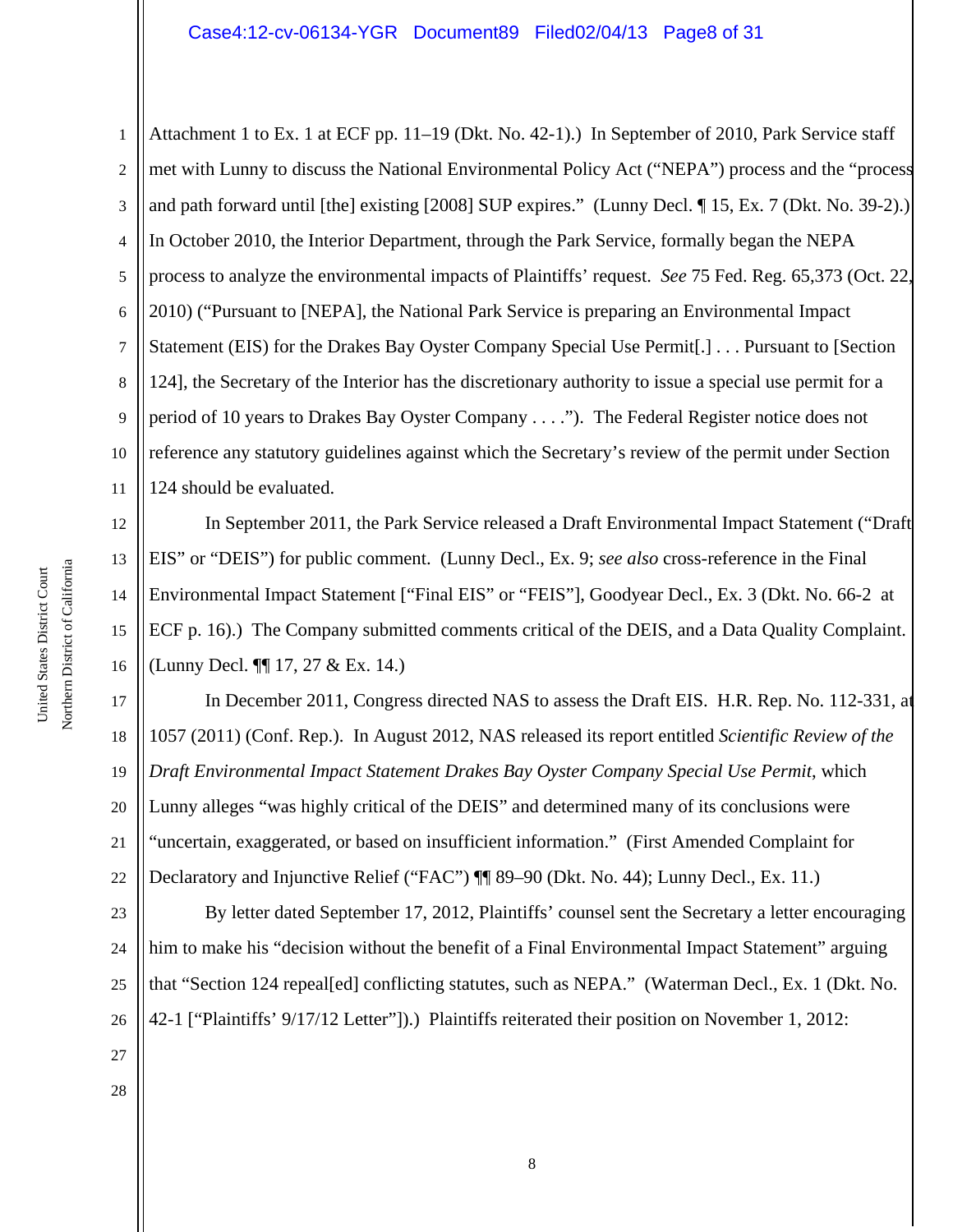# Case4:12-cv-06134-YGR Document89 Filed02/04/13 Page9 of 31

[W]hat effect does the NPS's failure to provide you with a legally adequate FEIS have on your discretion under Public Law 111-88, § 124 (Section 124)? In fact, none, because Section 124 includes a "general repealing clause" that allows you to override conflicting provisions in other laws—including NEPA—to issue the [New] SUP.

(Proposed Intervenors' Request for Judicial Notice in Support of Opposition to Plaintiffs' Motion for Preliminary Injunction (Dkt. No. 63); Declaration of George M. Torgun in Support of Proposed Intervenors' Opposition to Plaintiffs' Motion for Preliminary Injunction, Ex. 2 (Dkt. No. 63-1) ["Plaintiffs'  $11/1/12$  Letter"].)<sup>5</sup>

On November 20, 2012, the Park Service released the Final EIS. (Goodyear Decl., Ex. 3 (Dkt. Nos. 66–70); Lunny Decl., Ex. 12.) The FEIS stated the Secretary's position that the "notwithstanding" clause in Section 124 rendered NEPA analysis unnecessary to his Decision, but that "the Department has determined that it is helpful to generally follow the procedures of NEPA." (Goodyear Decl., Ex. 3 at ECF p. 34 (Dkt. No. 66-2).) $^6$ 

On November 29, 2012, Secretary Salazar issued the Memorandum of Decision at issue here to the Director of the National Park Service and "directed the National Park Service (NPS) to allow the [Company's] permit to expire at the end of its current term." (Goodyear Decl., Ex. 1 (Dkt. No. 65- 1).) At the outset, the Decision identified two law and policy rationales: (i) the United States purchased the property with a reservation of use which expired on November 30, 2012 and explicitly advised the Company in 2004 when it purchased the business that an additional permit would not be issued; and (ii) the Company's continued operation "would violate the policies of NPS concerning commercial use . . . within potential or designated wilderness."<sup>7</sup> (Decision at 1.) In reaching his

1

2

3

4

5

6

7

8

9

10

11

12

13

14

15

16

17

18

19

20

<sup>22</sup> 23 24 i  $<sup>5</sup>$  The Court has been asked to take judicial notice of this document as part of the administrative record in this</sup> Administrative Procedure Act litigation. Plaintiffs did not object to the request for judicial notice, but instead argued in their reply to Proposed Intervenors' opposition that the letter is entirely consistent with their position in litigation. (*See* Dkt. No. 83-1 at 3.) Plaintiffs do not object to the authenticity of the letter, nor did they raise this at oral argument. As such, the Court **GRANTS** the request for judicial notice of Plaintiffs' 11/1/12 Letter.

<sup>25</sup> 26 27 <sup>6</sup> The Draft EIS had also reinforced this point: "Although the Secretary's authority under Section 124 is "notwithstanding any other provision of law," the Department has determined that it is appropriate to prepare an EIS and otherwise follow the procedures of NEPA." (Lunny Decl., Ex. 9 at ECF p. 9.)

<sup>28</sup> <sup>7</sup> As a result, the Secretary further directed the Park Service to: (1) "[n]otify [the Company] that both the Reservation . . . and [2008 SUP] held by [it] expire according to their terms on November 30, 2012"; (2) "[a]llow [the Company] a period of 90 days . . . to remove its personal property . . . and to meet its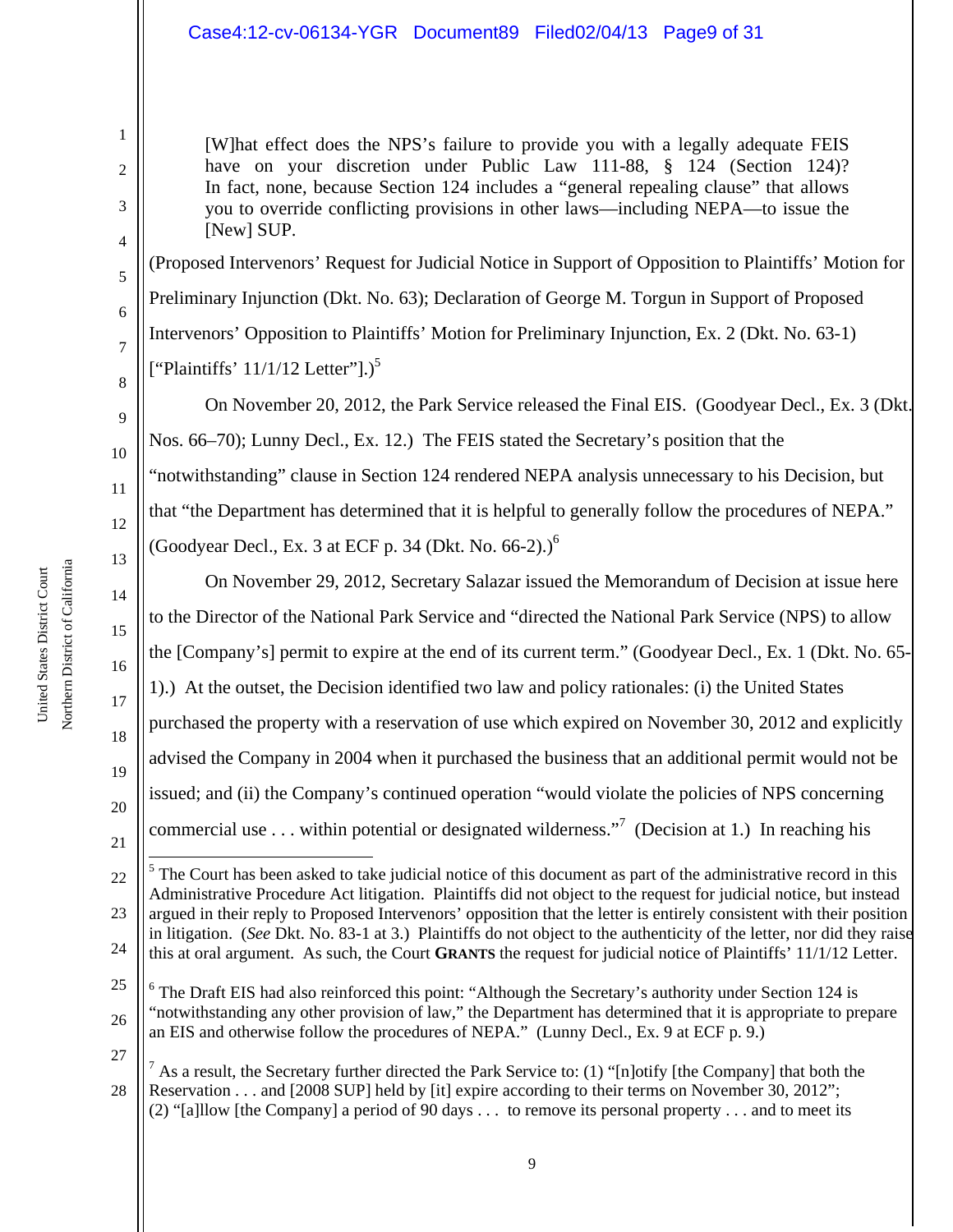#### Case4:12-cv-06134-YGR Document89 Filed02/04/13 Page10 of 31

1 2 3 4 5 6 7 8 9 10 Decision, the Secretary "personally traveled to Point Reyes National Seashore, visited [the Company], met with a wide variety of interested parties on all sides of this issue, and considered many letters, scientific reports, and other documents." (*Id.* at 2.) The Secretary next referenced the enactment of Section 124 and the Parks Service's initiation of an environmental impact statement "to analyze the environmental impacts associated with various alternatives related to a decision to permit or not to permit [the Company's] continued operations." (*Id.* at 4.) In his Decision, the Secretary stated that "SEC. 124 does not require me (or the NPS) to prepare a DEIS or an [*sic*] FEIS or otherwise to comply with [NEPA] or any other law." *(Id.)* Rather, he used the NEPA process to "inform the decision" even though NEPA, like Section 124 itself, did "not dictate a result or constrain [his] discretion in this matter." (*Id.* at 4–5.)

11 12 13 14 15 16 17 18 19 20 Additionally, the Secretary readily admitted that the "scientific methodology employed by the NPS . . . generated much controversy and ha[s] been the subject of several reports." (Decision at 5.) Further, while there was "scientific uncertainty and a lack of consensus in the record regarding the precise nature and scope of the impacts [of] [the Company's] operations," the Secretary's position was that the draft and final impact study did support the premise that "removal of [the Company's] commercial operations in the estero would result in long-term beneficial impacts to the estero's natural environment." (*Id.*) The Secretary further revealed that he had given "great weight" to the "public policy inherent in the 1976 act of Congress that identified Drakes Estero as potential wilderness" and to "Congress's direction to 'steadily continue to remove all obstacles to the eventual conversion of these lands and waters to wilderness status.'" (*Id*. at 5, 7.)

21 22 23 24 25 26 On the same day, November 29, 2012, the Park Service notified the Company and Lunny of the Secretary's Decision. (Goodyear Decl., Ex. 2 (Dkt. No. 65-2).) Among other things, the Park Service directed the closure of the Company's operations but authorized limited commercial activities, as specified by the letter, until February 28, 2013. Plaintiffs were also informed that they had 90 days to vacate and surrender the property, remove all personal property, and repair any damage resulting from removal. (*Id.*)

27

i

<sup>28</sup> obligations to vacate and restore all areas covered by the [Reservation] and [2008 SUP]"; and (3) "[e]ffectuate the conversion of Drakes Estero from potential to designated wilderness." (Decision at 1–2.)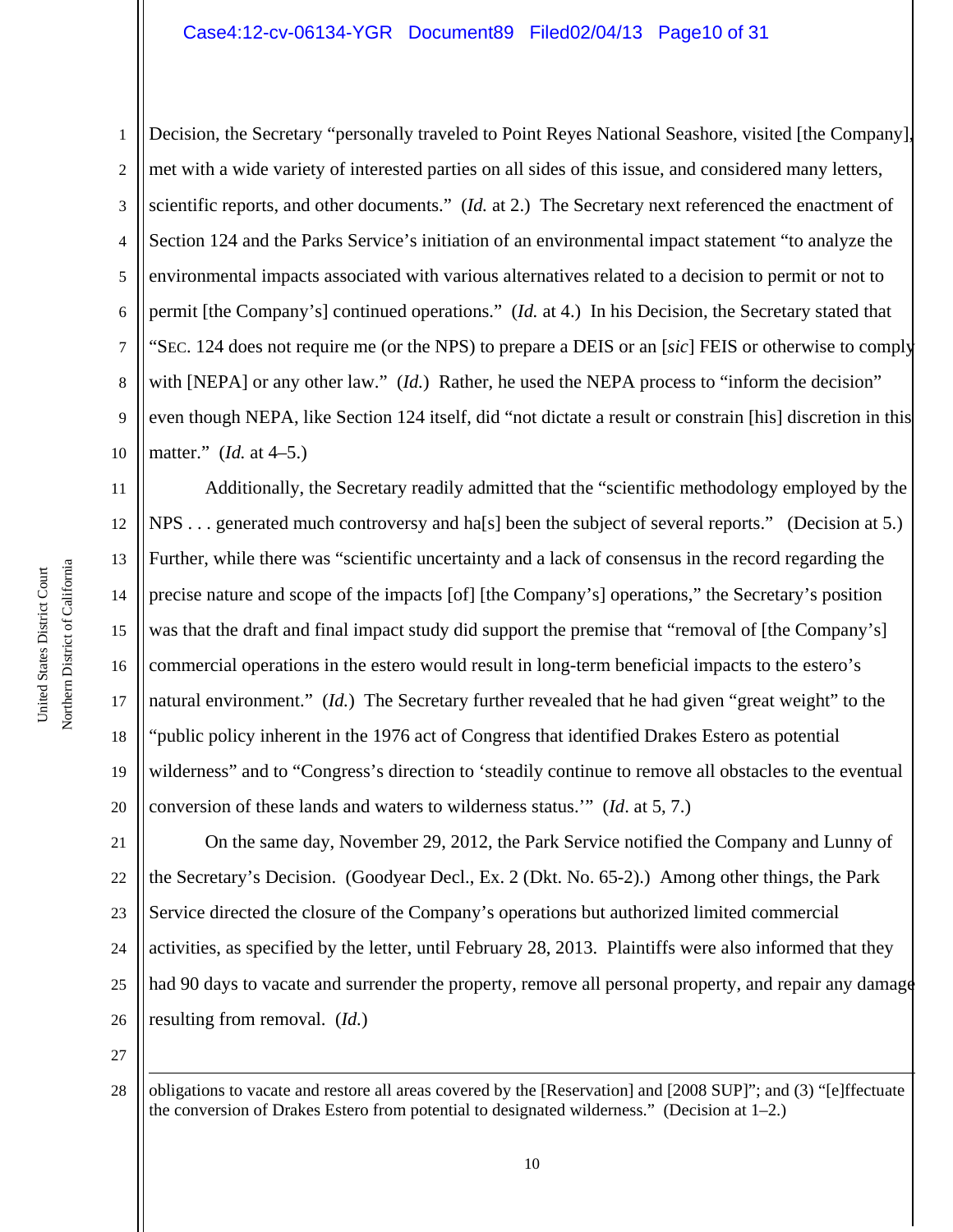1 2 3 On December 4, 2012, the Park Service published a notice in the Federal Register announcing the change in status of Drakes Estero from potential wilderness to designated wilderness. 77 Fed. Reg. 71826 (Dec. 4, 2012).

## **C. CLAIMS IN THIS LITIGATION**

5 6 7 8 9 10 11 12 13 14 15 16 17 18 19 20 21 22 23 Plaintiffs filed suit to have the Secretary's Decision not only declared "null and void" and "set aside," but, among other relief, to "Order [the] Secretary . . . to issue [the Company] a [New] SUP," or alternatively, "to vacate the decision . . . with instructions to make a new decision." (FAC  $\P$  25– 26 & Requested Relief ¶¶ 1–4.) The legal basis for the requested relief includes Count 1 for Violations of NEPA and the Administrative Procedure Act ("APA"), alleging that "Plaintiffs' interests, including their environmental concerns, fall within the zone of interested protected by NEPA" and the FEIS did not comply with the requirements set forth in the Code of Federal Regulations. (FAC ¶¶ 143–155.) Plaintiffs further allege that the Secretary's interpretation of Section 124 "as relieving him of his NEPA . . . obligations" was "arbitrary and capricious." (*Id.* ¶ 158.) Count 2 alleges Violation of the Data Quality Act and the APA by failing "to correct the FEIS to reflect the proposed corrections outlined" in their Data Quality Act complaint. (*Id.* ¶¶ 164–169.) Count 3 alleges Violation of the APA and Section 124 by authorizing the Park Service to publish a notice in the Federal Register converting Drakes Estero from "potential wilderness" to "wilderness," failing to consider the NAS reports, and denying the New SUP in contravention to the "plain language" of Section 124." (*Id.*  $\P$  170–175.)<sup>8</sup> However, the FAC concedes that the Secretary's Decision was based on his "application of some federal laws, such as the 1965 Wilderness Act and the 1976 Point Reyes Wilderness Act." (*Id.* ¶ 173; *see also* ¶ 181 ("the Secretary's decision was made in reliance upon an arbitrary and capricious interpretation of the 1976 Point Reyes Wilderness Act, the 1972 Grant Deed and [Reservation] held by [the Company] . . . ").)

24 25 Based upon the allegations in the First Amended Complaint, Plaintiffs filed the instant motion for a preliminary injunction.

26 27

i

<sup>28</sup> <sup>8</sup> Counts Four and Five allege Fifth Amendment violations in light of the issues referenced above (FAC  $\P$ 176–185) and Count Six alleges Unlawful Interference with Agency Functions (*id.* ¶¶ 186–190).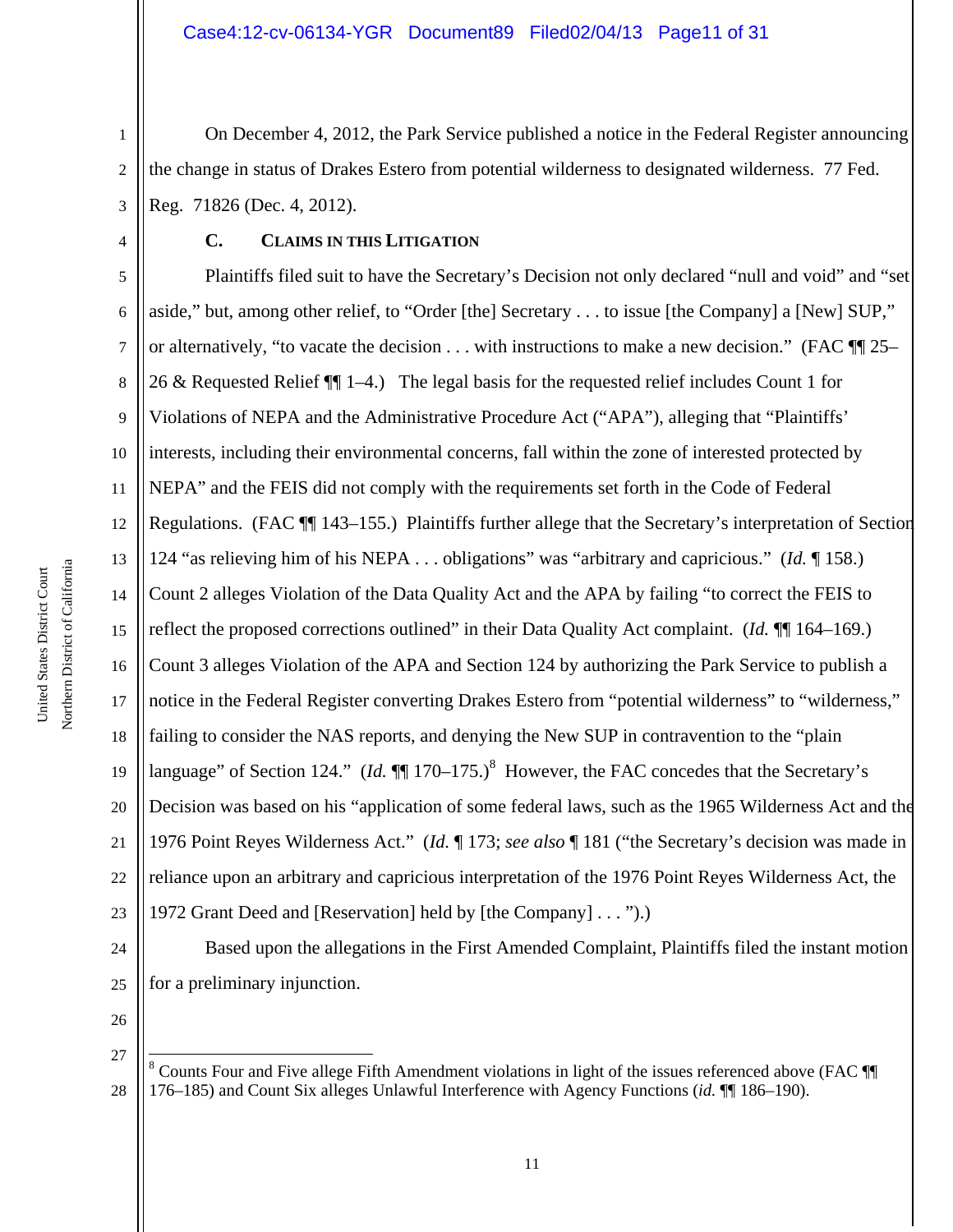## **II. STANDARDS APPLICABLE TO THIS MOTION**

2 3 4 5 6 Federal courts exercise limited jurisdiction, possessing only that power authorized by Article III of the United States Constitution and statutes enacted by Congress pursuant thereto. *Kokkonen v. Guardian Life Ins. Co. of America*, 511 U.S. 375, 377 (1994). Courts are presumptively without jurisdiction until it is established by the party asserting it. *Id.* Thus, the Court must always look first to questions of jurisdiction before proceeding to the merits of a dispute.

7 8 9 10 11 Assuming jurisdiction is established, a party seeking a preliminary injunction bears the burden of establishing four separate factors: (1) likelihood of success on the merits; (2) irreparable harm in the absence of preliminary relief; (3) showing the balance of the equities tips in its favor; and (4) the injunction is in the public interest. *Winter v. Natural Resources Defense Council Inc.*, 555 U.S. 7, 20 (2008).

# **III. JUSTICIABILITY**

13 14 15 16 17 18 19 20 21 22 23 The Court first addresses the threshold issue of whether jurisdiction exists. Defendants advance two alternative theories for the proposition that the Court lacks jurisdiction, each of which the Court addresses in turn. *First*, does "agency action" include a failure to act to issue a special use permit? *Second*, if so, does the action here fall within the exception set forth in 5 U.S.C section 701(a)(2) of the APA exempting from judicial review any agency action which is "committed to agency discretion by law"? The Court finds that, generally, courts do have jurisdiction to review an agency's *in*action, or failure to act, on a permit. However, where, as here, Congress has authorized the Secretary to act (or not act) on a specific, discrete circumstance with discretion, that particular act falls within the exception established under Section  $701(a)(2)$  and judicial review is precluded. On this basis, the Court declines to exercise jurisdiction. The Court explains its analysis on each theory below, but first discusses the statutory framework of the APA.

24

1

12

## **A. THE APA FRAMEWORK**

25 26 27 28 Chapter 7 of Title 5 of the United States Code, popularly known as the Administrative Procedure Act or APA (5 U.S.C. §§ 701–706 ("Sections 701–706")), confers jurisdiction upon courts to review the claim of "[a] person suffering legal wrong because of agency action, or adversely affected or aggrieved by agency action within the meaning of a relevant statute." Section 702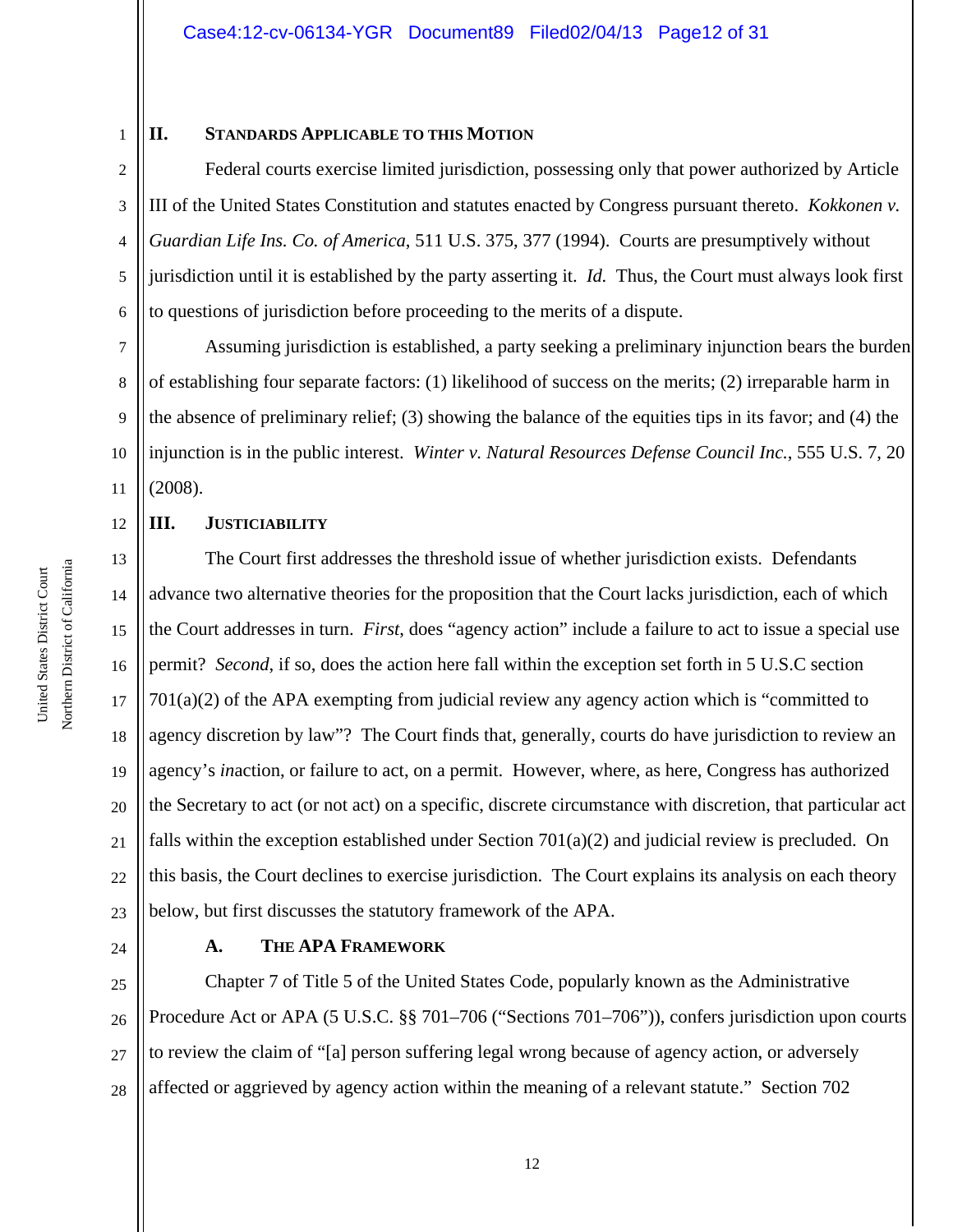### Case4:12-cv-06134-YGR Document89 Filed02/04/13 Page13 of 31

1 2 3 4 5 6 7 8 9 10 11 12 13 (entitled "Right of review"). Unless a statute provides a private right of action, courts may only review "**final agency action** for which there is no other adequate remedy." Section 704 (entitled "Actions reviewable") (emphasis supplied); *see Norton v. Southern Utah Wilderness Alliance*, 542 U.S. 55, 61–62 (2004). In this context, to the extent agency action is reviewable, "[t]he reviewing court" is charged with deciding "all relevant questions of law [and] interpret[ing] constitutional and statutory provisions." Section 706 (entitled "Scope of review"). Section 706 mandates the court to "(1) compel agency action unlawfully withheld or unreasonably delayed; and (2) hold unlawful and set aside agency actions, findings, and conclusions found to be -- (A) arbitrary, capricious, an abuse of discretion, or otherwise not in accordance with law." Sections 706(1), 706(2)(A). The section does not permit the reviewing court to make the policy decisions nor to instruct an agency to make a particular discretionary choice. *River Runners for Wilderness v. Martin*, 593 F.3d 1064, 1070 (9th Cir. 2010) ("The APA does not allow the court to overturn an agency decision because it disagrees with the decision or with the agency's conclusions about environmental impacts.").

14 15 16 17 18 19 20 21 22 Notwithstanding the foregoing, a carve-out exists in Section 701(a) which specifies that the "chapter applies . . . *except* to the extent that -- (1) statutes preclude judicial review; or (2) agency action is committed to agency discretion by law."<sup>9</sup> Section 701 (entitled "Application; definitions") (emphasis supplied). The facial inconsistency between this section which, on the one hand, prohibits judicial review of actions "committed to agency discretion" under Section  $701(a)(2)$ , and on the other hand, a court's authority to review agency actions under an "abuse of discretion" standard—as set forth in Section 706(2)(A)—has caused much confusion, and is explained in Section III.C. *infra*. Here, because Plaintiffs do not have a private right of action, the APA is the only basis upon which jurisdiction can exist.

23

# **B. FIRST GROUND: AN AGENCY'S FAILURE TO ACT MAY CONFER JURISDICTION**

24 25 26 27 The Secretary urges that his Decision to allow the Reservation to expire by its own terms and not to issue a New SUP is not "agency action" and is therefore outside of the APA's scope of review. Plaintiffs urge the Court to consider the effect of the Decision, rather than its form, in determining whether the Decision is reviewable. Plaintiffs also note the Decision included an affirmative order to

28

÷

<sup>9</sup> Neither party suggests Section 701(a)(1) applies here.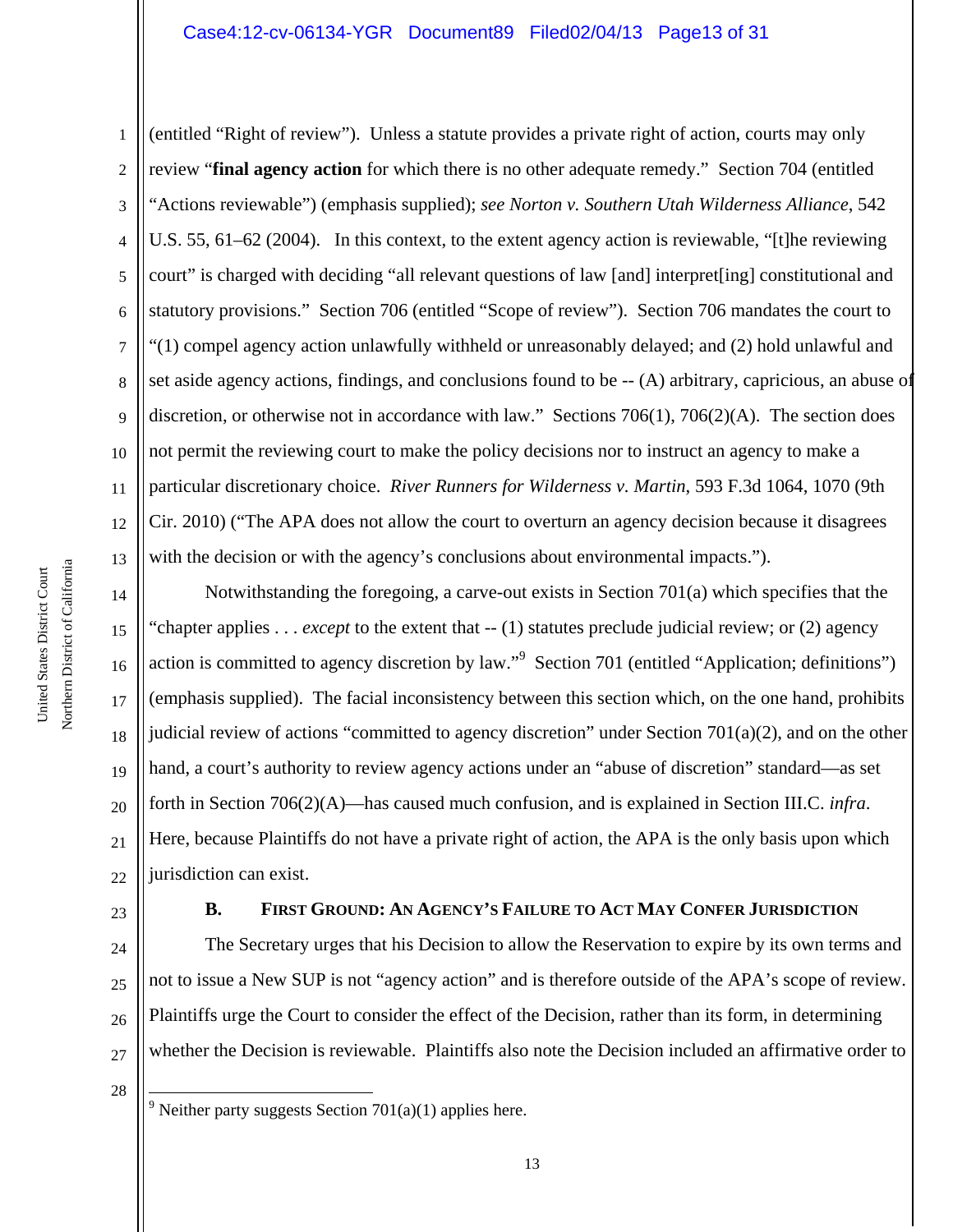1 2 3 wind down the Company's operations and on that basis could be considered "action." (Reply at 2.) The Court finds that, in general, a decision not to issue a special use permit constitutes "agency action" under the APA.

4 5 6 8 10 12 First, the plain language of the APA supports this construction. "Agency action" is defined in the APA as including "the whole or a part of an agency rule, order, license, sanction, relief, or the equivalent or denial thereof, or failure to act." 5 U.S.C. § 551(13) ("Section 551(13)"), crossreferenced by Section 701(b)(2). As noted therein, an agency action is defined both in affirmative terms (a rule, order, license, sanction, relief, or the equivalent thereof) and in negative terms (the denial of the same or the failure to act on the same). Although a "special use permit" is not specifically listed, the included term "license" is further defined in Section 551(8) as including "the whole or a part of an agency permit . . . or other form of permission." Thus, action relating to the failure to issue a permit falls within the explicit terms of the APA generally.

13 14 15 16 17 18 19 20 21 22 23 24 25 26 27 Second, caselaw is in accord. In *Her Majesty the Queen in Right of Ontario v. U.S. Environmental Protection Agency*, the court addressed the justiciability of whether the EPA had "any present obligation to take action under section 115 of the Clean Air Act" and affirmatively to "set in motion section 115's international pollution abatement procedures." 912 F.2d 1525, 1527 (D.C. Cir. 1990). There, the controversy centered on whether *letters declining* to take action based upon the EPA's interpretation of section 115 could be deemed "final agency action" subject to review. *Id.* at 1530–31. The court held that the issue was reviewable because the letters were "'sufficiently final to demand compliance with its announced position.'" *Id.* at 1531 (internal citations omitted). Jurisdiction would not have existed if the letters had communicated a tentative position. Where decisions are not final, "judicial intervention may 'den[y] the agency an opportunity to correct its own mistakes and to apply its expertise . . . lead[ing] to piecemeal review which at the least is inefficient and . . . might prove to have been unnecessary." *Id.* (citing *FTC v. Standard Oil Co. of California,* 449 U.S. 232, 242 (1980)) (first alteration in original). Here, the Decision communicates a final position—no doubt remains as to the Secretary's Decision to allow the Reservation to expire and not issue the New SUP.

7

9

11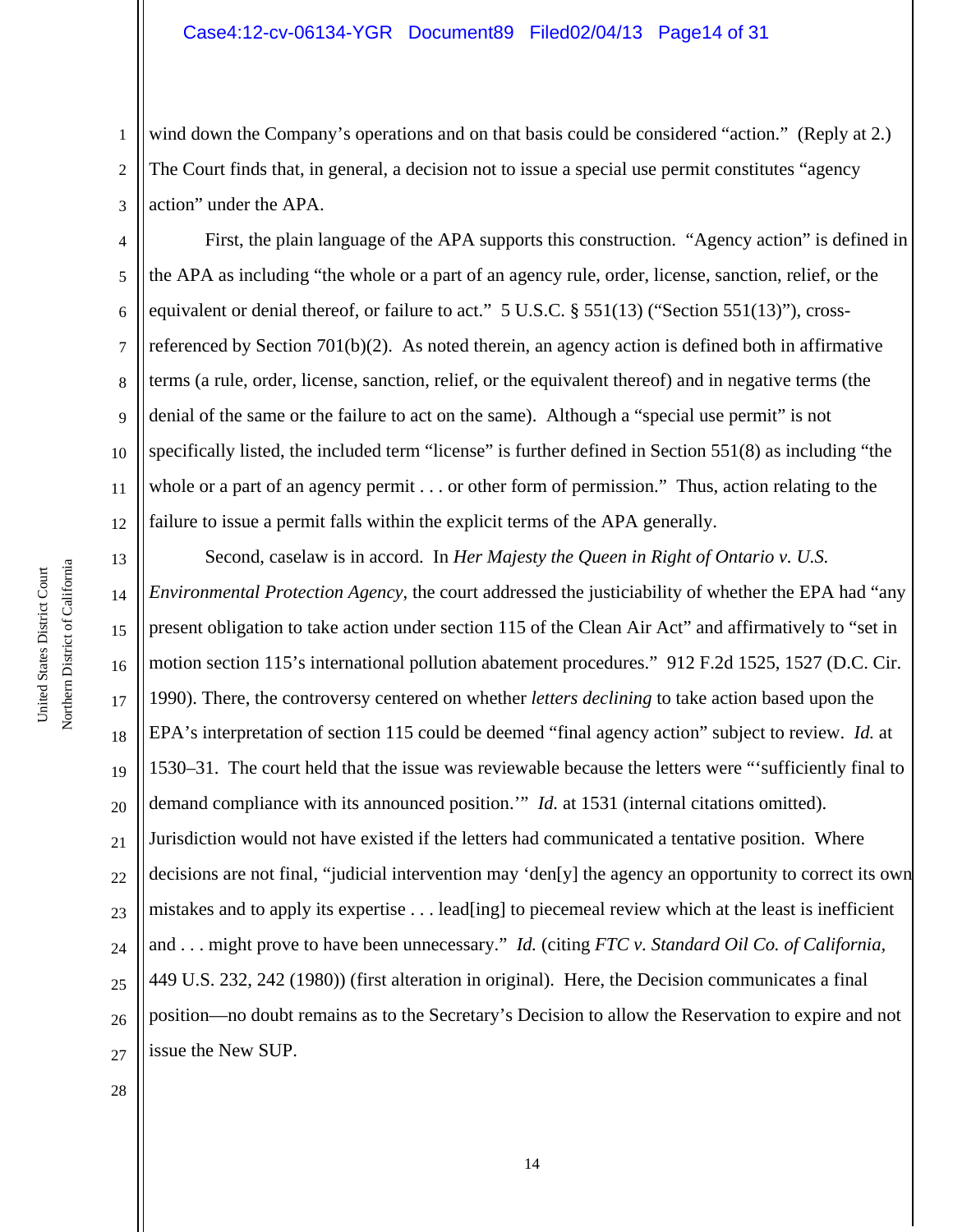1 2 3 4 5 6 7 8 9 10 11 12 13 14 15 Defendants' reliance on *Norton v. Southern Utah Wilderness Alliance ("Norton")* on this specific proposition is misplaced and does not compel a different result. 542 U.S. 55 (2004). While the Supreme Court did not find jurisdiction in *Norton*, it did not hold that an agency's failure to act on a request for a permit was not reviewable. Rather, the Court held the allegations of the agency's failures to act did not relate to specific, discrete actions and therefore, on that basis, were not reviewable.<sup>10</sup> The Court began with the basic premise that judicial review under the APA "insist[s] upon an 'agency action.'" *Id.* at 62. Congress defined "agency action" to include an "agency rule, order, license, sanction, relief, or the equivalent or denial thereof, or failure to act." Section 551(13). With respect to a "failure to act," the Court held that it was "properly understood as a failure to take an *agency action*-that is, a failure to take one of the agency actions (including their equivalents) earlier defined in [Section] 551(13)" or, put differently, the failure to take limited, discrete action. *Norton*, 542 U.S. at  $62-63$ <sup>11</sup>. Thus, the Supreme Court found that the action at issue must concern "discrete" conduct and not "broad programmatic attack[s]." *Id.* at 64 (citing *Lujan v. Nat'l Wildlife Fed'n*, 497 U. S. 871 (1990)).<sup>12</sup> On that particular basis, the Court held that the alleged failures to act were not subject to review under the APA. *Id.* at 68–71.<sup>13</sup>

÷

<sup>16</sup> 17 18  $10$  Respondents in that case alleged the Bureau: (i) violated its non-impairment obligation under the Wilderness Act by allowing degradation in certain wilderness study areas; (ii) failed to implement provisions of its own land use plans relating to off-road vehicles, and (iii) failed to determine whether a supplemental NEPA study should be undertaken in that regard. *Norton*, 542 U.S. at 60–61.

<sup>19</sup> 20 21 22 23 <sup>11</sup> *Environmental Defense Fund, Inc. v. Hardin,* 428 F.2d. 1093 (D.C. Cir. 1970), on which Plaintiffs relied, is in accord. That case arose after the Department of Agriculture failed to take any action on petitioners' request that it issue certain notices of cancellations related to pesticides. *Id.* at 1095. The Court held that "when administrative inaction has precisely the same impact on the rights of the parties as denial of relief, an agency cannot preclude judicial review by casting its decision in the form of inaction rather than in the form of an order denying relief." *Id.* at 1099. There, the court found that the act at issue "establishe[d] an elaborate procedure by which a registration may be cancelled" and remanded for a statement of reasons or fresh determination. *Id.* at 1095–96, 1100.

<sup>24</sup> 25 <sup>12</sup> The *Norton* Court also addressed the impact of the "failure to act" analysis under a claim based upon Section 706(1) specifically. *Norton*, 542 U.S. at 63–65. For purposes of this Motion, the parties argue that Section

<sup>26</sup> 706(1) does not apply. (Opp. at 13; Reply at 3.) However, the affirmative relief requested in the FAC and other portions of Plaintiffs' Reply suggest Plaintiffs believe otherwise. (FAC ¶ 25 (referencing Section 706(1) and "compelling] agency action unlawfully withheld") & Requested Relief ¶ 3 ("[o]rder Secretary Salazar . . .

<sup>27</sup> to direct NPS to issue to DBOC a 10-year SUP); *see also* Reply at 3 (arguing the definition of "agency action" is satisfied under *Norton*).) The Court notes that a Section 706(1) claim to compel action only allows a court to

<sup>28</sup> compel that which an agency is "legally *required*" to do, such as would be achieved historically through writs of mandamus. *Norton*, 542 U.S. at 63. Given Plaintiffs' wholesale failure to make any showing for a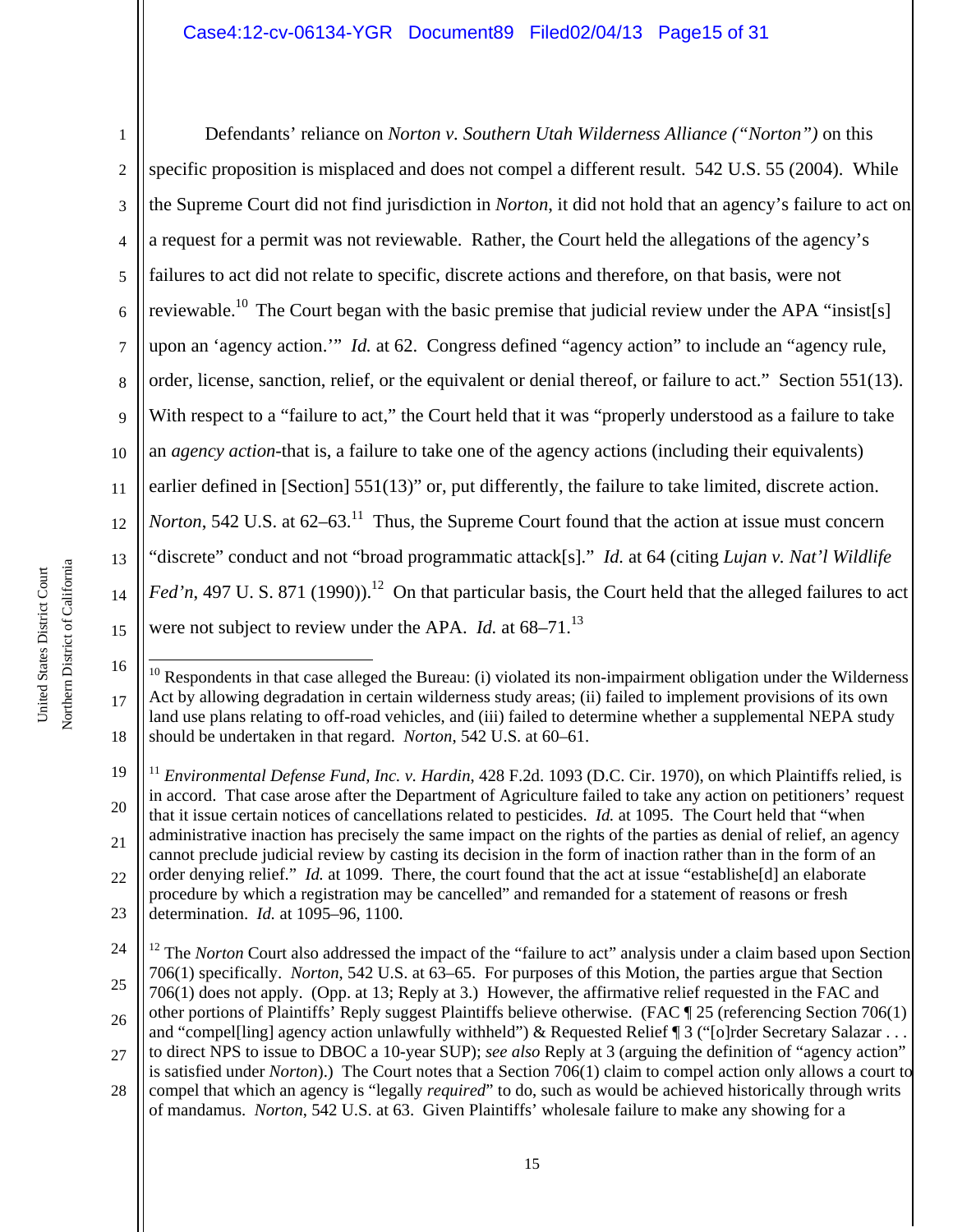1 2 Thus, based upon this analysis, the Court concludes a failure to issue a special use permit may confer jurisdiction.

3

4

5

6

# **C. SECOND GROUND: EXEMPTION FROM JUDICIAL REVIEW UNDER SECTION 701(a)(2)**

Defendants contend that *even if* the Secretary's Decision could be construed as "action," Section 701(a)(2) of the APA exempts from judicial review any agency action "committed to agency discretion by law." For the reasons set forth below, the Court agrees that the exclusion applies here.

7 8 9 10 11 12 As a starting point, courts have interpreted Subsection  $701(a)(2)$  to exclude from review "agency actions" that fall within one of two categories, either those actions where: (i) a court has no meaningful standard against which to judge the exercise of discretion and therefore no law to apply; or (ii) the agency's action requires a complicated balancing of factors peculiarly within the agency's expertise. *Ctr. for Policy Analysis on Trade & Health (CPATH) v. Office of U.S. Trade Representative*, 540 F.3d 940, 944 (9th Cir. 2008); *see Heckler v. Chaney*, 470 U.S. 821, 830 (1985)

("Congress has not affirmatively precluded review" but review cannot be had "if the statute is drawn

so that a court would have no meaningful standard against which to judge the agency's exercise of

15 discretion"—*i.e.*, law commits "decisionmaking to the agency's judgment absolutely"). The Supreme

16 Court has held that construction of Section  $701(a)(2)$  is consistent with Section 706 to the extent that

"if no judicially manageable standards are available for judging how and when an agency should

18 exercise its discretion, then it is impossible to evaluate agency action for 'abuse of discretion.'"

19 *Heckler*, 470 U.S. at 830.

20

÷

21

13

14

17

mandatory order compelling action under Section 706(1), the Court finds that Plaintiffs concede that they would not be successful on the merits in this regard.

<sup>22</sup> 23 24 25 26 27 <sup>13</sup> Defendants also rely on *Hells Canyon Preservation Council v. U.S. Forest Servc.*, 593 F.3d 923 (9th Cir. 2010). There, the Ninth Circuit addressed, and rejected, plaintiffs' request that the court review the Forest's Service's "ongoing failure to act" by refusing to close a trail in the Hells Canyon Wilderness area to motorized use under Section 706(1) of the APA. *Id.* at 932, 934. The court affirmed the *Norton* analysis limiting review to discrete actions only, but focused and combined its analysis on the second element required under *Norton* that the action being "compelled" also be one the agency is "required to take." *Id.* at 932–33. In that case, while plaintiffs' request could be considered "discrete" in a vacuum, the practical effect of plaintiffs' request would have required the court to compel the Forest Service to disregard boundaries for the wilderness area established over 30 years prior and substitute it with those which plaintiffs themselves were advocating. *Id.* at 932–33. The court held that the action was framed as an "end run around" Section 706(2) requiring the court to

<sup>28</sup> review the Forest Service's boundary determination under an "arbitrary and capricious" standard, which itself was a time-barred claim. *Id.* at 933.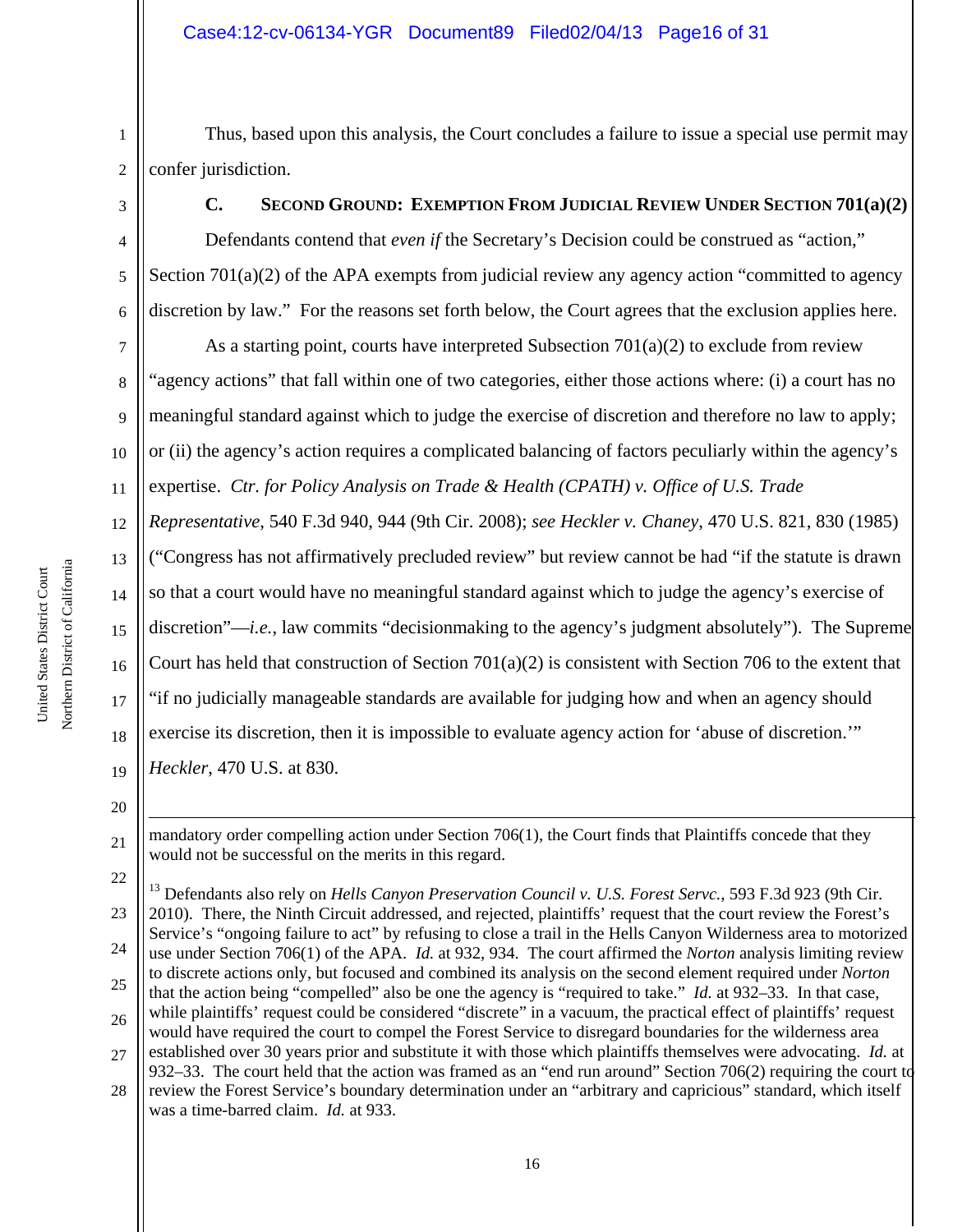# Case4:12-cv-06134-YGR Document89 Filed02/04/13 Page17 of 31

Northern District of California Northern District of California United States District Court United States District Court

1 2 3 4 5 6 7 8 9 10 11 12 13 14 15 Ninth Circuit authority controls the analysis. In *Ness Inv. Corp. v. U.S. Dept. of Agriculture, Forest Service*, plaintiffs sued the Forest Service for denying an application for a special use permit. 512 F.2d 706, 711–12 (9th Cir. 1975). Noting confusion between the provision of the APA *precluding* review of agency action "committed to agency discretion by law" (Section 701(a)(2)) and the provision *permitting* review of agency action found to be "an abuse of discretion" (Section 706(2)(a)), the Ninth Circuit held: "(1) a federal court has jurisdiction to review agency action for abuse of discretion when the alleged abuse of discretion involves violation by the agency of constitutional, statutory, regulatory or other legal mandates or restrictions; (2) but a federal court does not have jurisdiction to review agency action for abuse of discretion when the alleged abuse of discretion consists only of the making of an informed judgment by the agency." *Id.* at 712, 715. The court further held that the statute at issue there authorized the Forest Service to grant or deny the issuance of the special use permit and provided "no statutory restrictions or definitions *prescribing precise qualifications* for permittees." *Id.* at 715 (emphasis supplied). As such, the decision was 'patently . . . left to the secretary or his delegate to answer . . . [as] [t]he statute is, with respect to the proper recipient of a special use permit, drawn in such broad terms that there is no law to apply." *Id.*

16 17 18 19 20 21 22 23 24 25 Plaintiffs contend that *Ness* has been superceded by *KOLA, Inc. v. United States*, 882 F.2d 361 (9th Cir. 1989) wherein the Ninth Circuit did exercise jurisdiction regarding a special use permit. The Court disagrees with Plaintiffs' reliance on *KOLA.* Unlike the court in *Ness*, the *KOLA* court had available meaningful standards upon which to evaluate the permit at issue. In that case, the Forest Service had promulgated "precise qualifications" not existing at the time *Ness* was decided. *KOLA*, 882 F.3d at 363. With these guidelines, the Ninth Circuit held that courts, moving forward, could inquire as to whether the Forest Service properly considered the promulgated factors. *Id.* at 364 (citing *Methow Valley Citizens Council v. Regional Forester*, 833 F.2d 810, 813–14 (9th Cir. 1987)). For our purposes here, *KOLA* does not change the circumstances that existed in *Ness*, namely the lack of formal guidelines, nor did it change that fundamental holding.<sup>14</sup>

26

÷

27 28 <sup>14</sup> The statute evaluated in *Ness*, 16 U.S.C. section 497, provided broadly that "[t]he Secretary of Agriculture is authorized, under such regulation as he may make and upon such terms and conditions as he may deem proper," to permit specific uses and occupancy of land and prohibited the Secretary from excluding the general public from full enjoyment of the natural forests. By contrast, the regulations enacted after *Ness*, 36 C.F.R.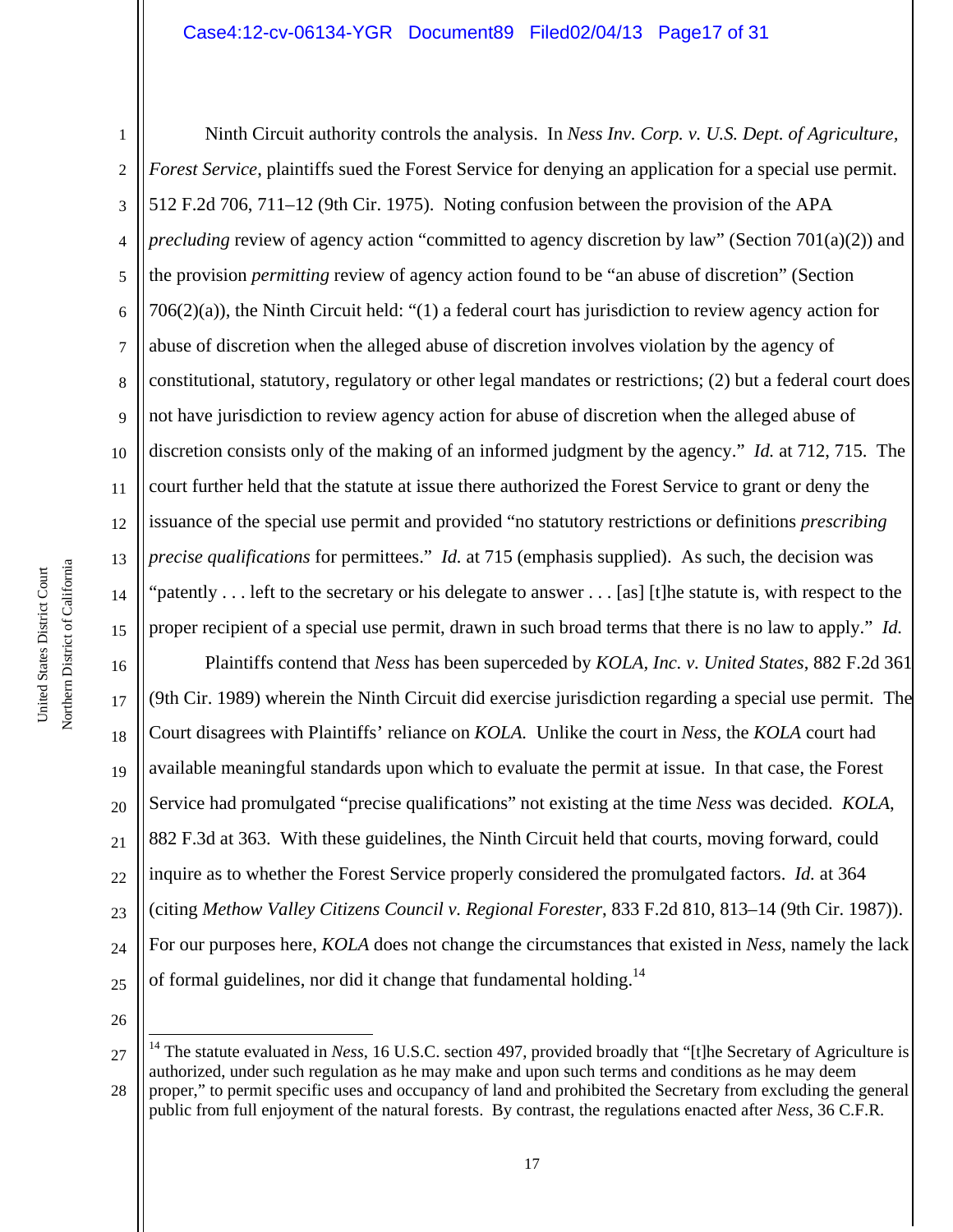# Case4:12-cv-06134-YGR Document89 Filed02/04/13 Page18 of 31

1 2 3 4 5 6 7 8 9 10 11 12 13 14 15 16 17 18 19 Here, the record demonstrates that Congress afforded the Secretary discretion to make his Decision without sufficient meaningful standards for the Court to review the Decision within the confines of the APA. First, the Court finds that the Secretary's authority to issue the New SUP stemmed from Section 124. The express language and legislative history of Section 124 evidence Congress' intent to grant the Secretary complete discretion on the issue of whether to grant the Company the New SUP. The legislative history reveals that Congress considered, and rejected, a mandate requiring the Secretary to extend the permit. *See supra* n.2 (rejecting language that the Secretary "shall extend the existing authorization" and instead providing him "discretion to issue a special use permit to Drakes Bay Oyster Company"). Congress did not include any significant restriction: it acknowledged action could occur prior to the expiration of the then-existing Reservation—that is, before November 30, 2012. Otherwise, it granted authority "notwithstanding any other provision of law." The authority did not extend to any other permit, company, or "to any location other than Point Reyes National Seashore," nor did it comprise part of any comprehensive statutory scheme with specific requirements. *See* Section 124. To the contrary, it was created as part of an appropriations measure for a single permit to a single company at single location under terms previously defined. The only guidance included was for the Secretary to "take into consideration recommendations of the National Academy of Sciences Report pertaining to shellfish mariculture in the Point Reyes National Seashore *before modifying* any terms and conditions of the extended authorization." *See* Section 124 (emphasis supplied).

20 21 22 23 24 25 Plaintiffs argue that Section 124's "notwithstanding any other provision of law" language does not confer complete discretion, but rather, operates unilaterally. More precisely, Plaintiffs argue that the Secretary was only authorized *to issue* the permit "notwithstanding any other provision of law," but the same did not apply for a denial. (Reply at 5; Mot. at 15.) Plaintiffs' reliance on *In re Glacier Bay*, 944 F.2d 577, 582 (9th Cir. 1991) for this proposition is meritless. That case simply holds that a court must look carefully at Congressional intent—nothing more. The Court agrees that when

26

i

<sup>27</sup> sections 251.54–251.56, included a detailed proposal process for special use permits requiring specific information about the applicant and proposed uses and a response. It also stated that an authorized officer (i) "will" perform certain assessments and make specific determinations, and (ii) may deny such applications if

<sup>28</sup> certain determinations were made. Plaintiffs have failed to establish that any similar applicable regulations exist here*.*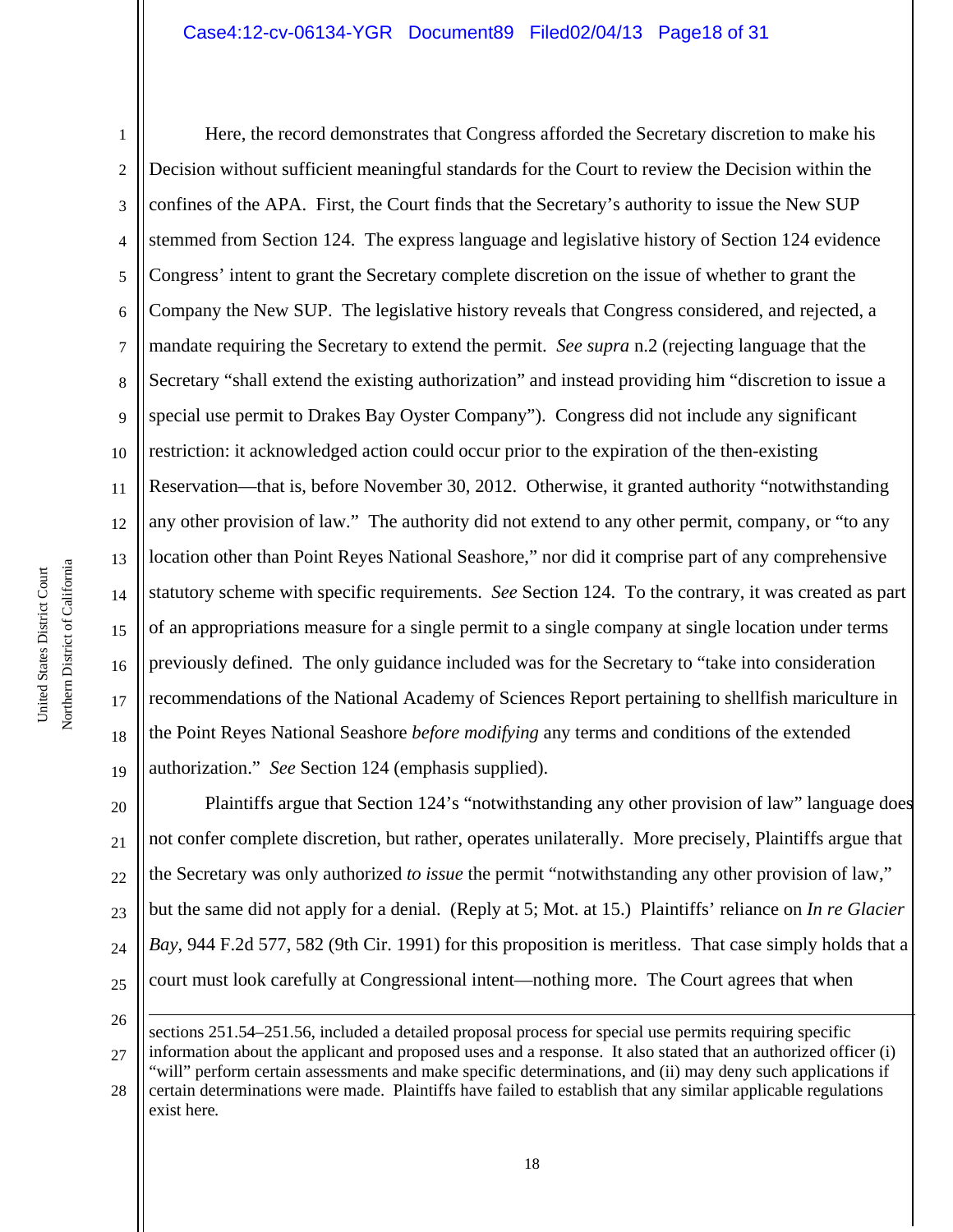## Case4:12-cv-06134-YGR Document89 Filed02/04/13 Page19 of 31

1 2 3 4 evaluating the limits of a "notwithstanding any other provision of law" phrase, courts must look to the entire statutory context. *Consejo de Desarrollo Economico de Mexicali, A.C. v. United States*, 482 F.3d 1157, 1168 (9th Cir. 2007) (notwithstanding clause must "tak[e] into account the whole of the statutory context in which it appears") (internal citation omitted).

5 6 7 Here, the statutory context affords complete discretion. Discretion, by its very nature, affords the Secretary myriad outcomes. Plaintiffs have failed to provide any evidence of Congressional intent to the contrary.

8 9 10 11 12 13 14 15 16 17 18 19 Second, Section 124 provides the Court with "no meaningful standard" for the Court to apply in reviewing the Decision not to issue a New SUP, and thus, the Court has no basis upon which to review adequately the Decision. *Ctr. for Policy Analysis on Trade & Health (CPATH)*, 540 F.3d at 944–45; *Heckler*, 470 U.S. at 830. Even Plaintiffs, who contend Defendants were not excused "from complying with laws they would otherwise be required to obey," cannot identify the precise requirements against which the Court should review the matter. In their Reply, Plaintiffs refer to 36 C.F.R. sections 1.6 ("Section 1.6") and 5.3 ("Section 5.3")<sup>15</sup> as "regulations providing standards governing permit decisions." But, unlike the regulations promulgated post-*Ness*, the referenced provisions govern permit decisions generally and are not enacted as part of a statutory scheme under Section 124. Plaintiffs vaguely state in their Motion that Section 1.6(d) required the Secretary to provide a "written finding" of the basis for denial, including any adverse impact to the generic factors specified in subsection 1.6(a) noted below. <sup>16</sup> (Mot. at 16.) However, Plaintiffs never identify how

<sup>21</sup> 22 23 24 i  $15$  Section 5.3 merely states that a permit must be obtained before engaging in a business in a park area: "[e]ngaging in or soliciting any business in park areas, except in accordance with the provisions of a permit, contract, or other written agreement with the United States, except as such may be specifically authorized under special regulations applicable to a park area, is prohibited." Plaintiffs do not establish how this regulation provides any standard by which to review the Secretary's decision.

<sup>25</sup> 26 <sup>16</sup> Section 1.6(a) provides generally that: "[w]hen authorized by regulations set forth in this chapter, the superintendent may issue a permit to authorize an otherwise prohibited or restricted activity or impose a public use limit. The activity authorized by a permit shall be consistent with applicable legislation, Federal regulations and administrative policies, and based upon a determination that public health and safety,

<sup>27</sup> environmental or scenic values, natural or cultural resources, scientific research, implementation of management responsibilities, proper allocation and use of facilities, or the avoidance of conflict among visitor

<sup>28</sup> use activities will not be adversely impacted."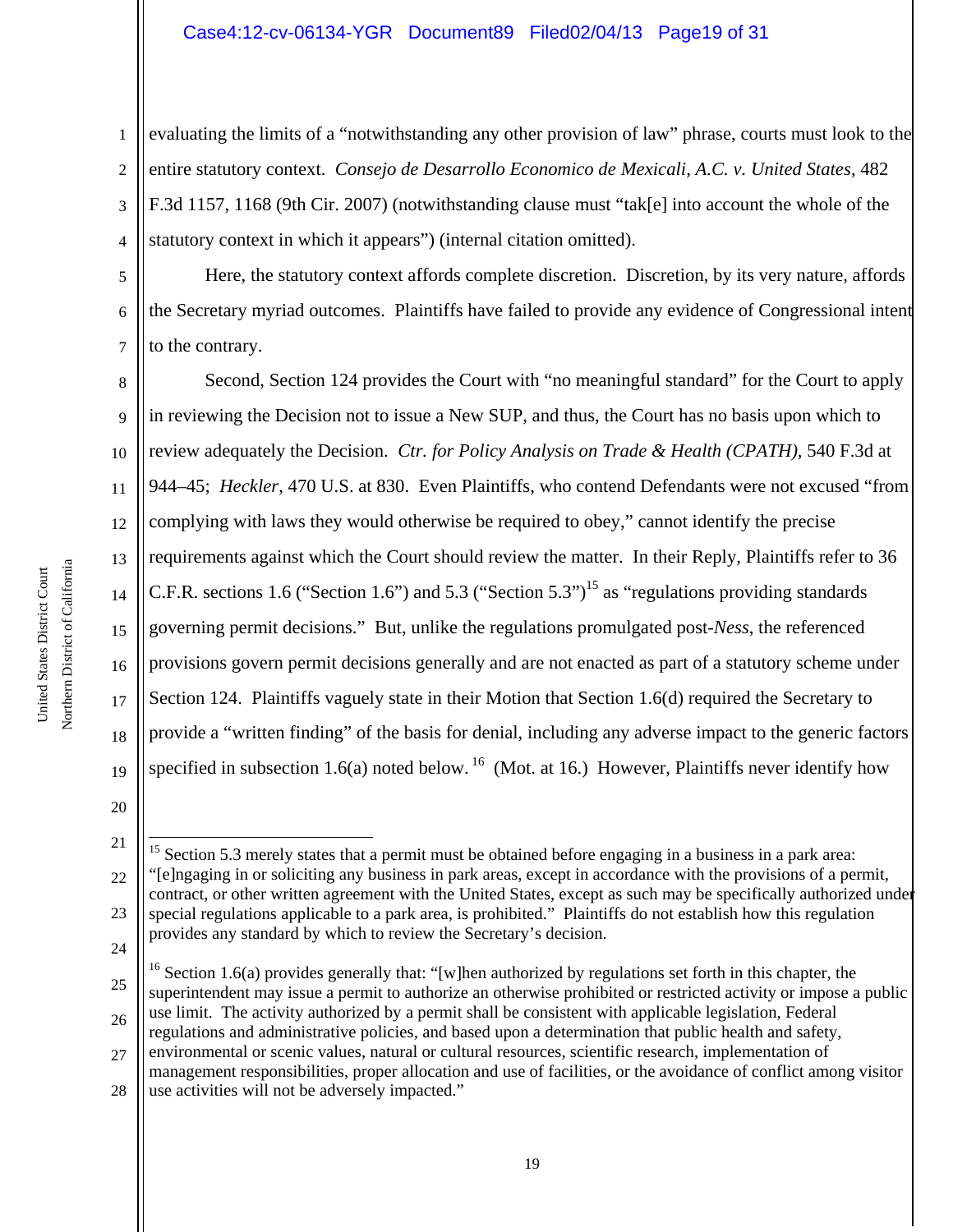1 2 the Secretary's Decision was deficient, nor does their Requested Relief in the FAC seek written clarification of his Decision. *See* Section 1.6(d).

3

4

5

6

7

8

9

10

11

12

13

14

15

16

17

Third, Plaintiffs' own conduct confirms that the plain meaning of Section 124 provided the Secretary with discretion. *Twice* Plaintiffs urged the Secretary to act without reference to a Final EIS because it no longer had any bearing on the issue: "Section 124 includes a 'general repealing clause' that allows you to override conflicting provisions in other laws—including NEPA—to issue the [New] SUP." (Plaintiffs' 11/1/12 Letter at 2.) Moreover, Plaintiffs declared that "Section 124 permits you [the Secretary] to grant [the Company] a 10 year SUP even though NPS cannot provide a legally adequate Final EIS by November 30, 2012." (Plaintiffs' 9/17/12 Letter at 3.)

Fourth, the mere existence of NEPA does not change the analysis. At least three circuits have found that "NEPA cannot be used to make indirectly reviewable a discretionary decision not to take an enforcement action where the decision itself is not reviewable under the APA or the substantive statute. 'No agency could meet its NEPA obligations if it had to prepare an environmental impact statement every time the agency had power to act but did not do so.'" *Scarborough Citizens Protecting Res. v. U.S. Fish & Wildlife Serv.*, 674 F.3d 97, 102–03 (1st Cir. 2012) (quoting *Defenders of Wildlife v. Andrus,* 627 F.2d 1238, 1246 (D.C. Cir. 1980); *accord Greater Yellowstone Coal. v. Tidwell,* 572 F.3d 1115, 1123 (10th Cir. 2009).).

18 19 20 21 22 23 24 25 Finally, while never addressing adequately the issue of "meaningful standards," Plaintiffs argue that the Court should address four alleged misinterpretations of law. Namely, that Defendants misinterpreted: (1) the 1976 Point Reyes Wilderness Act by concluding that granting the New SUP under Section 124 would violate the act; (2) the 1978 Act by not construing it broadly enough to cover oyster farming; (3) the 1976 Act as evidencing an intent to convert Point Reyes National Seashore to wilderness; and (4) the applicability of NEPA. (Mot. at 12–15.) None of these are specific to the standards for *issuing* the New SUP itself under Section 124, and consequently, are not appropriate for judicial review.

26 27 28 As Congress envisioned, unless a court can *meaningfully review* the specific manner in which an agency must act, not dictating therein the conclusion the agency must reach, review under the APA is unavailable. Here, because Section 124 sought to address one specific special use permit for one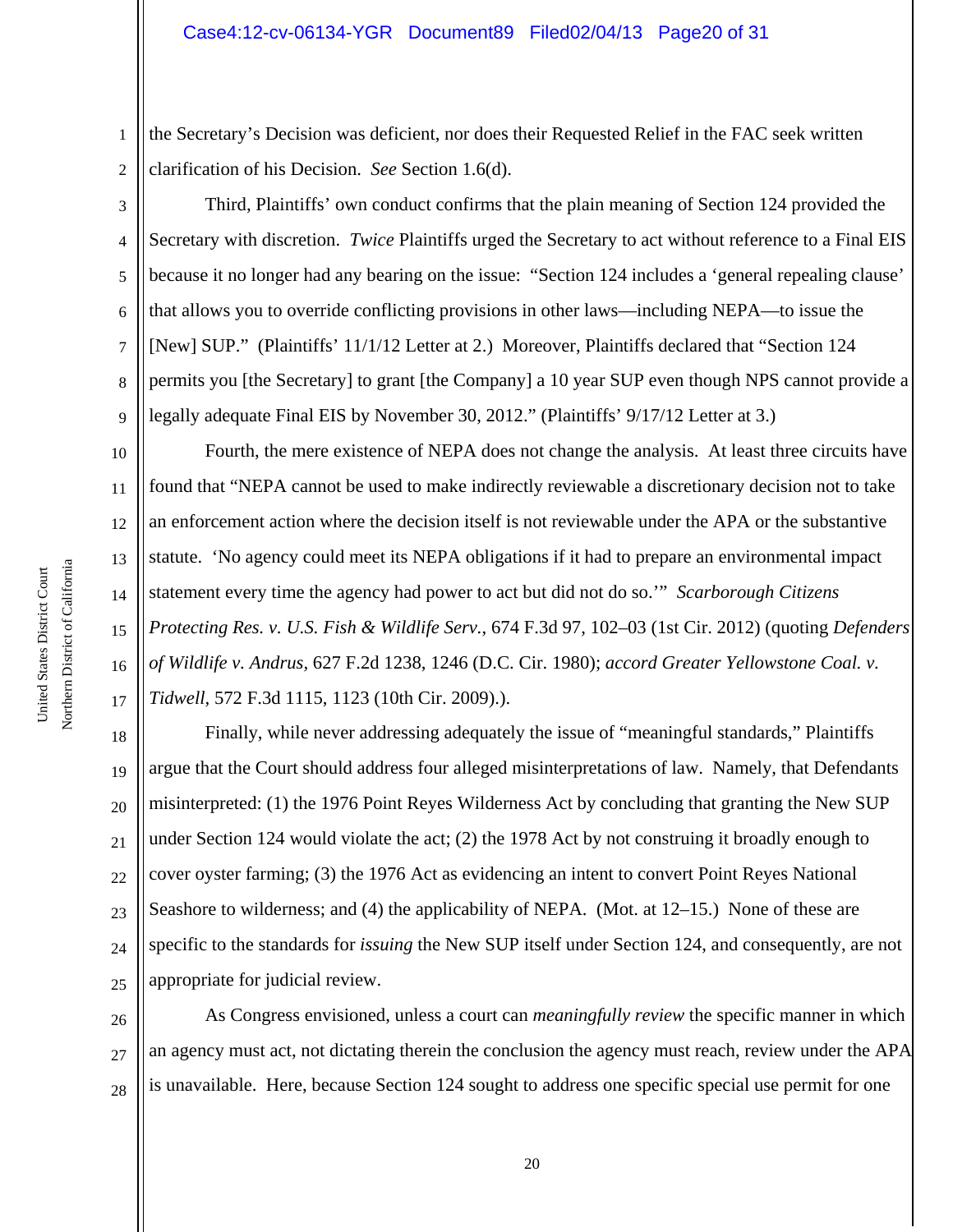1 2 specific business on a specific timeframe, the Secretary was afforded the discretion to decide whether to issue the permit and judicial review is not authorized.

3

# **IV. AVAILABILITY OF INJUNCTIVE RELIEF**

4 5 6 7 8 9 10 11 12 13 14 15 16 17 18 19 While the Court has found that jurisdiction does not exist, for the reasons set forth *supra*, the Court further finds that, based on this record, injunctive relief would not be available in any event. The Court begins with the premise that a preliminary injunction is an "extraordinary and drastic remedy," and never awarded as of right. *Munaf v. Geren*, 553 U.S. 674, 689–690 (2008) (internal citations omitted). Thus, a plaintiff seeking a preliminary injunction bears the burden of establishing four separate factors: (1) likelihood of success on the merits; (2) irreparable harm in the absence of preliminary relief; (3) showing the balance of the equities tips in its favor; and (4) the injunction is in the public interest. *Winter*, 555 U.S. at 20. "'[S]erious questions going to the merits' [combined with] a balance of hardships that tips *sharply* towards the plaintiff can support issuance of a preliminary injunction, *so long* as the plaintiff also shows that there is a likelihood of irreparable injury *and* that the injunction is in the public interest." *Alliance for Wild Rockies v. Cottrell*, 632 F.3d 1127, 1135 (9th Cir. 2011) (emphasis supplied). A "serious question" is one on which the plaintiff "has a fair chance of success on the merits." *Sierra On-Line, Inc. v. Phoenix Software. Inc.*, 739 F.2d 1415, 1421 (9th Cir. 1984). As a result, an injunction serves as "a matter of equitable discretion; it does not follow from success on the merits as a matter of course." *Winter*, 555 U.S. at 32. The Court reviews each of the elements required to obtain a preliminary injunction.

20

## **A. LIKELIHOOD OF SUCCESS ON THE MERITS**

21 22 23 24 25 26 27 28 If the Court had jurisdiction, Plaintiffs would have to demonstrate the likelihood of success under a Section 706(2) analysis requiring a finding that Secretary's actions were "arbitrary, capricious, an abuse of discretion, or otherwise not in accordance with the law." *See S.E.C. v. Small Bus. Capital Corp.*, No. 12-CV-03237 EJD, 2012 WL 6584953, at \*1 (N.D. Cal. Dec. 17, 2012) ("Procedurally speaking, 'a party moving for a preliminary injunction must necessarily establish a relationship between the injury claimed in the party's motion and the conduct asserted in the complaint.'" (quoting *Devose v. Herrington*, 42 F.3d 470, 471 (8th Cir.1994)). "A decision is arbitrary and capricious if the agency 'has relied on factors which Congress has not intended it to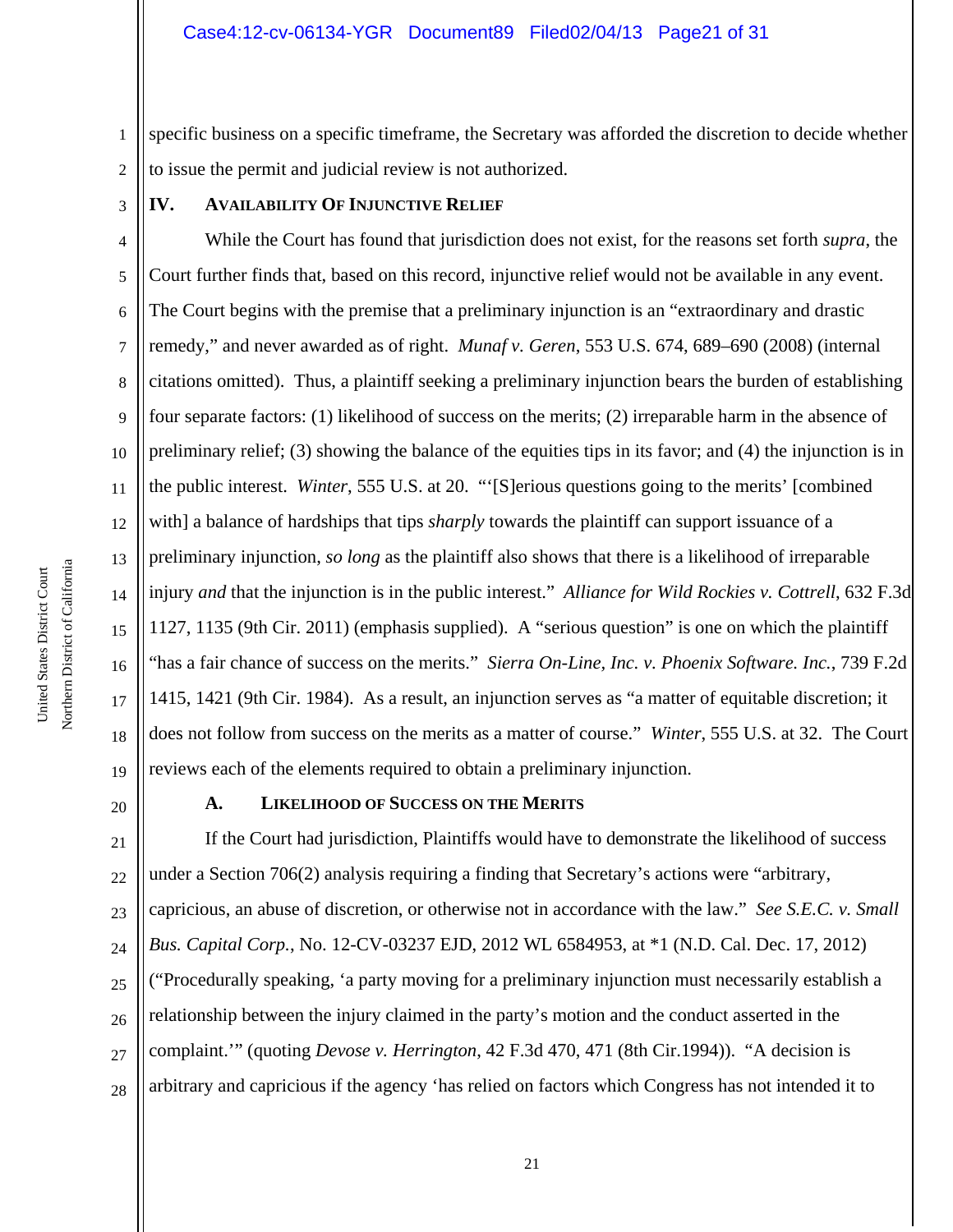## Case4:12-cv-06134-YGR Document89 Filed02/04/13 Page22 of 31

1 2 3 4 5 6 7 8 9 10 11 12 13 14 consider, entirely failed to consider an important aspect of the problem, offered an explanation for its decision that runs counter to the evidence before the agency, or is so implausible that it could not be ascribed to a difference in view or the product of agency expertise.'" *O'Keeffe's, Inc. v. U.S. Consumer Prod. Safety Comm'n*, 92 F.3d 940, 942 (9th Cir. 1996) (quoting *Motor Vehicle Mfrs. Ass'n v. State Farm Mut. Auto. Ins. Co.,* 463 U.S. 29, 43 (1983). "In conducting an APA review, the court must determine whether the agency's decision is 'founded on a rational connection between the facts found and the choices made . . . and whether [the agency] has committed a clear error of judgment.' 'The [agency's] action . . . need only be a reasonable, not the best or most reasonable, decision.'" *River Runners for Wilderness*, 593 F.3d at 1070 (internal citations omitted). As detailed above, Plaintiffs assert multiple causes of action requesting that the Court order the Secretary to issue the special use permit and overturn the Secretary's Decision to deny the issuance of a New SUP to replace the lapsed Reservation. Based upon this record, the Court does not find that Plaintiffs can show a likelihood of success under a Section  $706(2)$  standard.<sup>17</sup>

First, the Secretary's rationale, though controversial, had a basis in law and policy, showed a "rational connection" between the choices made, and was not "so implausible" that differences in opinion could not account for the result. The Secretary's Memorandum of Decision identified, in pertinent part, policy considerations upon which he based his decision:

I gave great weight to matters of public policy, particularly the public policy inherent in the 1976 act of Congress that identified Drakes Estero as potential wilderness.

In enacting that provision, Congress clearly expressed its view that, but for the nonconforming uses, the estero possessed wilderness characteristics and was worthy of wilderness designation. Congress also clearly expressed its intention that the estero become designated wilderness by operation of law when "all uses thereon prohibited by the Wilderness Act have ceased." The [Company's] commercial operations currently are the only use of the estero prohibited by the Wilderness Act. Therefore, [the

15

16

17

18

19

20

21

22

23

<sup>25</sup> 26 ÷ Plaintiffs also claim that Defendants failed to comply with 36 C.F.R. section 1.5 by filing a false notice announcing the closure of the Company. Plaintiffs have not shown how the notice can be held patently false, where the Defendants merely announced the legal termination of the Company's right to operate, and Public Law No. 94-567 provided that a notice in the Federal Register would be sufficient to change a designation from

<sup>27</sup> potential wilderness to wilderness. *See id.* §§ 1(k) & 3 ("All lands which represent potential wilderness additions, upon publication in the Federal Register of a notice by the Secretary of the Interior that all uses

<sup>28</sup> thereon prohibited by the Wilderness Act have ceased, shall thereby be designated wilderness."). The notice is not "false" simply because the Company had not vacated the property.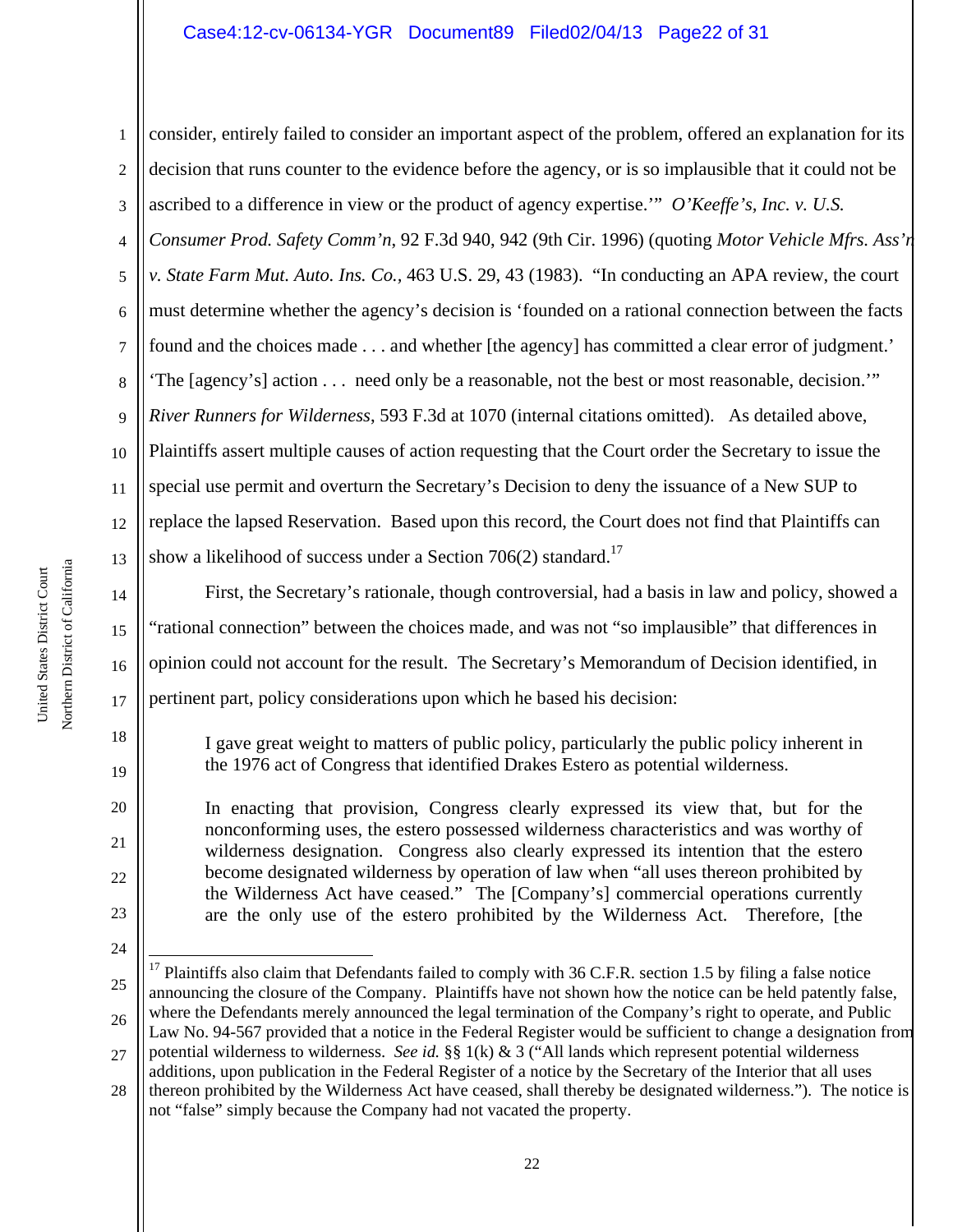# Case4:12-cv-06134-YGR Document89 Filed02/04/13 Page23 of 31

Company's] commercial operations are the only use preventing the conversion of Drakes Estero to designated wilderness.

(Decision at 5–6.)

Second, the Secretary did not violate the private right of use which had existed for 40 years but considered the explicit terms of the conveyance from the Johnson Oyster Company to the United States and the subsequent purchase by the Company:

Since the [Reservation] and [2008] SUP allowing [the Company's] commercial operations in the estero will expire by their own terms, after November 30, 2012, [the Company] no longer will have legal authorization to conduct those operations, and

(*Id.* at 6.) The Secretary further articulated that the Superintendent of the Point Reyes National

Seashore informed the Company in early 2005 that the Park Service did not intend to issue any new

approximately 1,363 acres can become designated wilderness.

permit beyond the expiration in 2012. (*Id.* at 3–4.)

1

2

3

4

5

6

7

12 13 14 15 16 17 18 19 Third, the Secretary explicitly recognized the "debate" and "scientific uncertainty" regarding the impact of the Company's operations on "wilderness resources, visitor experience and recreation, socioeconomic resources and NPS operations." (*Id.* at 5.) While noting that both the Draft EIS and the Final EIS suggested that the removal of the Company's business operations would have a beneficial impact on the environment, the Secretary emphasized his Decision was "based on the incompatibility of commercial activities in the wilderness and not on the data that was asserted to be flawed." (Decision at 5 n.5.) He determined that the uncertainties regarding the impact were "not material to the legal and policy factors that provide the central basis for [his] decision." (*Id.* at 5.)<sup>18</sup>

20 21 22 Third, Plaintiffs strain credulity to argue that the Secretary's interpretation of Section 124 to afford discretion and not require compliance with NEPA is "arbitrary and capricious" when they themselves made the urged the same interpretation—not once, but twice.

23 24 25 26 Plaintiffs have argued that the rationale in the Secretary's Memorandum is faulty, but none of their arguments demonstrate why the Court should ignore the Secretary's explicit declaration of the policy considerations for his Decision. As discussed above, Section 124 contains no factors or considerations upon which the Secretary was to base his Decision, other than to consider the 2009

27

i

<sup>28</sup>  $18$ <sup>18</sup> The Court notes the 2009 NAS Report not only affirmed the same uncertainty, but cautioned that the associated costs to resolve the debate could be significant. (2009 NAS Report (Dkt. No. 42-2) at ECF p. 101 ("there is no scientific answer to the question of whether to extend the [Reservation] for shellfish farming").)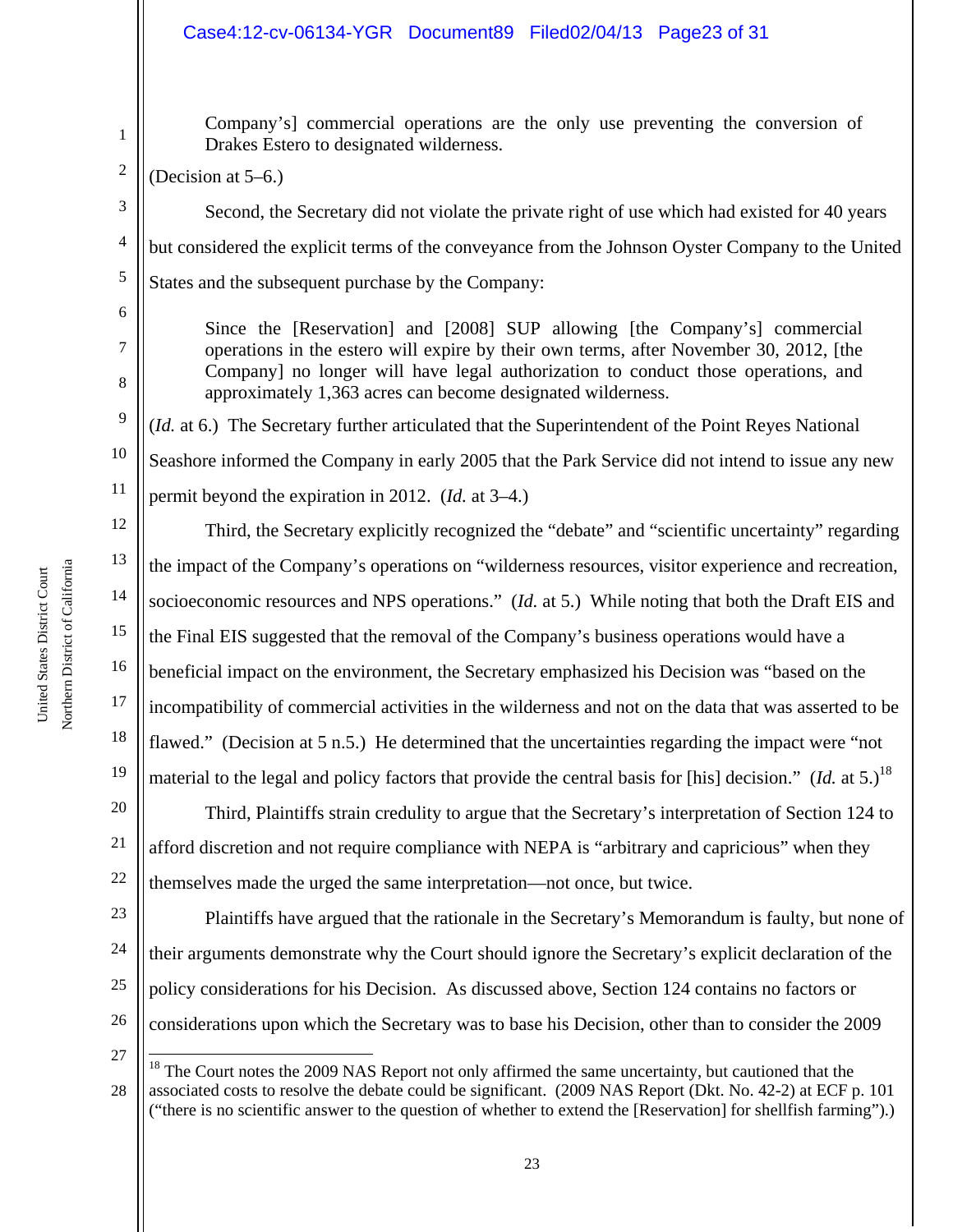1 2 3 4 5 6 7 8 NAS Report in the event of a modification. Given the content in the Secretary's Decision, the Court would have to find that his consideration of the goals of the Wilderness Act was not legally proper or was in contravention to the law. Further, the Court would be forced to ignore Congress' statement that "those lands and waters designated as potential wilderness additions [were to] be essentially managed as wilderness, to the extent possible, with efforts to steadily continue to remove all obstacles to the eventual conversion of these lands and waters to wilderness status." H.R. Rep. No. 1680, H.R. REP. 94-1680, 3, 1976 U.S.C.C.A.N. 5593, 5595. Even a plain meaning interpretation of the phrase "potential wilderness" suggests on its face the appropriateness of full wilderness as the ultimate goal.

9 10 11 12 13 14 15 Finally, the Court notes that Plaintiffs have emphasized throughout their briefs Defendants' alleged commission and admission of "scientific misconduct." At best, the record before the Court is mixed with competing expert declarations, does not warrant injunctive relief, and cannot be resolved at this stage. Despite the Secretary's express statement that his Decision was not based on flawed data in the Final EIS, Plaintiffs assume that he did rely on false statements and did not ensure that all previously identified misconduct had been corrected. (Mot. at 18.) However, even the NAS itself recognized that policy considerations, not science, controlled the ultimate Decision:

After evaluating the limited scientific literature on Drakes Estero . . . , there is a lack of strong scientific evidence that shellfish farming has major adverse ecological effects on Drakes Estero at the current . . . [levels of production and operational practices.] . . . Importantly from a management perspective, lack of evidence of major adverse effects is not the same as proof of no adverse effects nor is it a guarantee that such effects will not manifest in the future. A more definitive understanding of the adverse or beneficial effects cannot be readily or inexpensively obtained[.] . . .

*The ultimate decision* to permit or prohibit a particular activity, such as shellfish farming, in a particular location, such as Drakes Estero, necessarily requires *value judgments* and tradeoffs that *can be informed, but not resolved, by science*. . . . Because stakeholders may reasonably assign different levels of priority or importance to these effects and outcomes, there is no scientific answer to the question of whether to extend the [Reservation] for shellfish farming. Like other zoning and land use questions, *this issue will be resolved by policymakers charged with weighing the conflicting views and priorities of society as part of the decision-making process.*

- 26 (2009 NAS Report at ECF pp. 100–101 (emphasis supplied).)
- 27 28 For all these reasons, the Court finds that even if jurisdiction existed, Plaintiffs cannot establish that the Secretary's refusal to issue the New SUP was arbitrary, capricious, an abuse of

16

17

18

19

20

21

22

23

24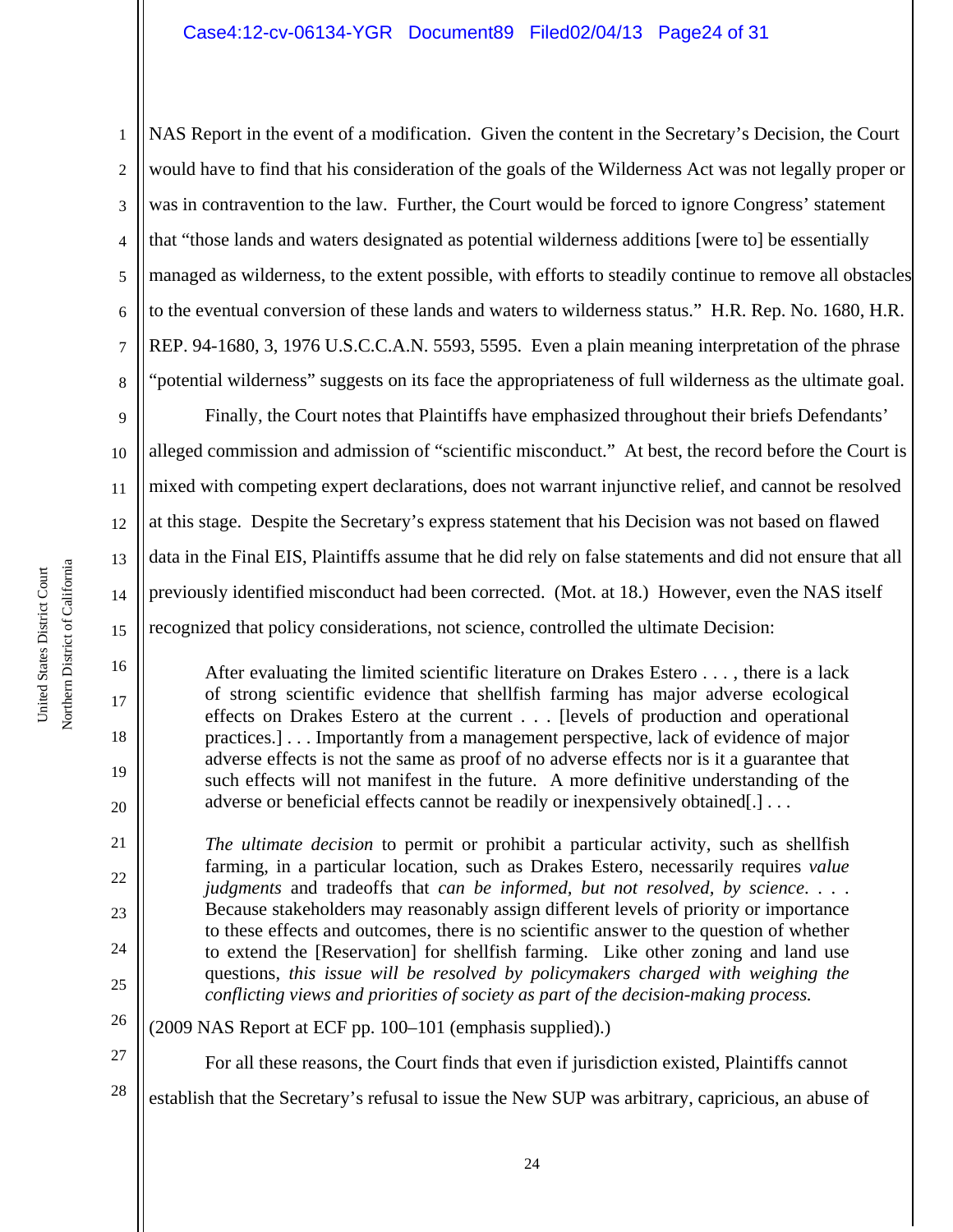1 2 discretion, or otherwise not in accordance with law such that they would ultimately be successful on the merits of their claim.

### **B. IRREPARABLE HARM**

4 5 6 7 8 9 10 11 12 13 14 The Court next considers whether the party seeking such interim relief is likely to suffer irreparable harm if an injunction does not issue prior to trial on the merits. *Winter,* 555 U.S. at 20. Generally, the "possibility that adequate compensatory or other corrective relief will be available at a later date, in the ordinary course of litigation, weighs heavily against a claim of irreparable harm." *Sampson v. Murray,* 415 U.S. 61, 90 (1974) (internal citation and quotations omitted). "Mere injuries, however substantial, in terms of money, time and energy necessarily expended in the absence of a stay, are not enough." *Id.* "[A]lthough some injuries may usually be irreparable and thus a likelihood of irreparable injury easily shown, the plaintiff must still make that showing on the facts of his case and cannot rely on a presumption to do it for him." *Flexible Lifeline Sys., Inc. v. Precision Lift, Inc.*, 654 F.3d 989, 998 (9th Cir. 2011) (citing *Winter* and *eBay Inc. v. MercExchange, LLC,* 547 U.S. 388  $(2006)$ ).

15 16 17 18 19 20 21 22 Plaintiffs argue that they will suffer irreparable harm in the absence of a preliminary injunction because their oyster crop will be destroyed by premature removal of oysters from Drakes Estero, future crops will be destroyed due to inability to undertake regular planting activities and sustain the normal oyster growth cycle, and the business itself will be destroyed by requiring the Company to remove its equipment and lay off its workers. Plaintiffs further argue that injury to their business, including loss of business good will, customers, and reputation, constitute irreparable harm. Finally, Plaintiffs contend that, in the absence of interim relief, they will lose a unique, irreplaceable interest in real property.

23 24 25 26 27 Ordinarily, lost revenue does not establish irreparable harm. *Los Angeles Memorial Coliseum Comm'n v. NFL,* 634 F.2d 1197, 1202 (9th Cir. 1980). Similarly, courts have denied injunctive relief where the facts disclose that loss of business goodwill can be remedied by money damages. *See id.* at 1202 (evidence of loss of revenue, property value, and goodwill did not establish irreparable harm); *see also OG Int'l, Ltd. v. Ubisoft Entm't*, C 11-04980 CRB, 2011 WL 5079552, at \*10 (N.D. Cal. Oct.

Northern District of California Northern District of California United States District Court United States District Court

28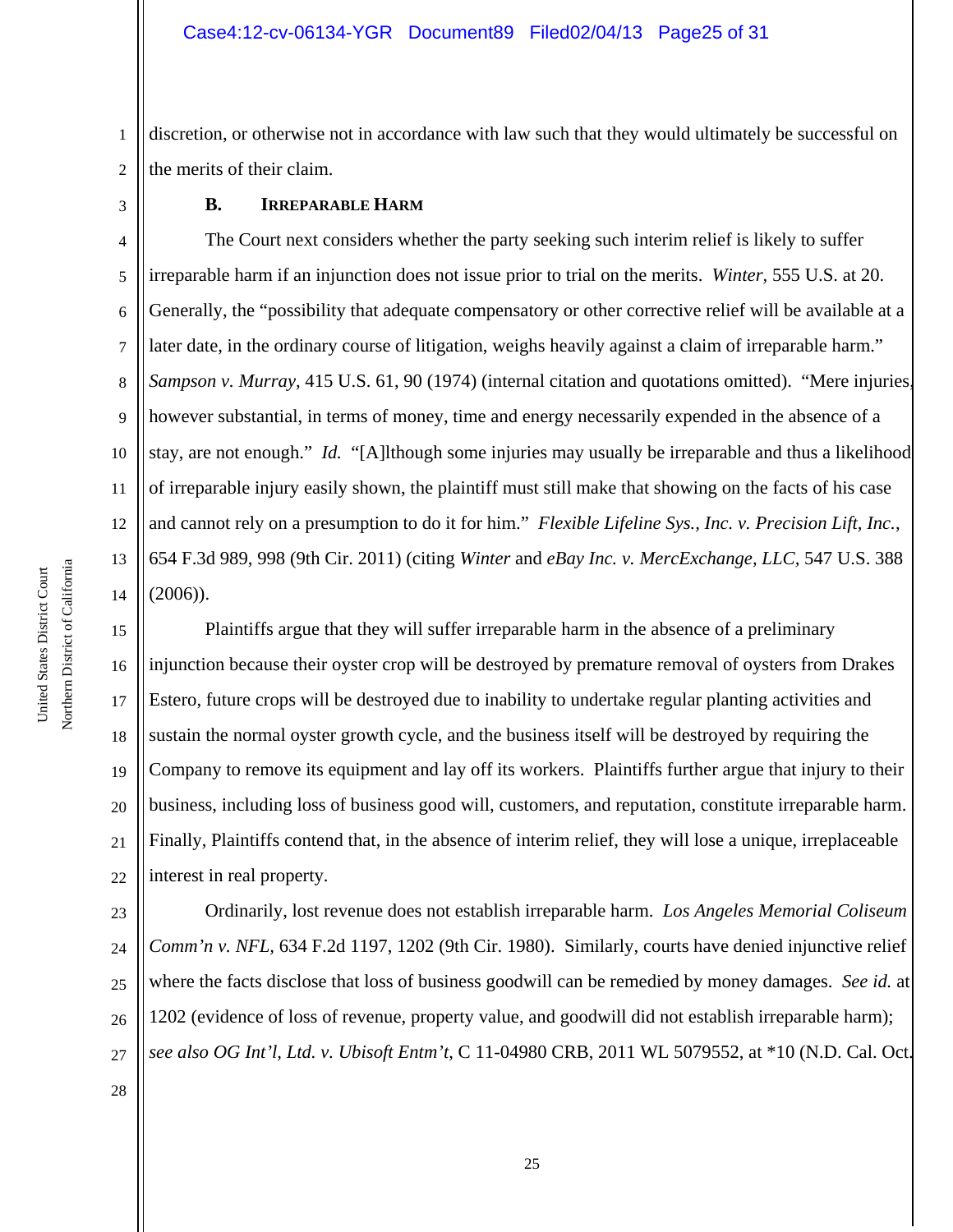2 26, 2012) (finding in trademark action that customers and business goodwill "at least in theory may be compensated by damages" and therefore weigh against a claim of irreparable harm).

3 4 5 6 7 8 9 10 11 12 13 14 15 16 More often, however, courts find that intangible business-related injury, such as loss of customers and business goodwill can be difficult to valuate and *may*, in some instances, constitute irreparable harm*. See Rent-A-Ctr., Inc. v. Canyon Television & Appliance Rental, Inc.*, 944 F.2d 597, 603 (9th Cir. 1991) (injury to goodwill and ongoing marketing efforts established irreparable harm); *Stuhlberg Int'l Sales Co., Inc. v John D. Brush and Co., Inc.,* 240 F.3d 832, 841 (9th Cir. 2001) (loss of goodwill resulting from failure to fill customer orders would result in irreparable harm). Indeed, the Ninth Circuit has stated that "[t]he threat of being driven out of business is sufficient to establish irreparable harm." *American Passage Media Corp. v. Cass Communications, Inc.*, 750 F.2d 1470, 1474 (9th Cir. 1985). Evidence of such a threat must be adequate and must be causally connected to the alleged wrongdoing. For example, in *American Passage Media,* the court held that evidence of past losses and forecasts of future losses, standing alone, were insufficient to show that the company was "threatened with extinction." *Id.* at 1474; *Goldie's Bookstore, Inc. v. Superior Court of State of Cal.*, 739 F.2d 466, 472 (9th Cir. 1984) (evidence of loss of goodwill and customers was speculative and did not support injunctive relief).

17 18 19 20 21 22 23 24 25 26 Loss of an interest in real property may also be considered irreparable harm since the unique nature of real property makes a damages remedy inadequate. *See, e.g., Park Village Apartment Tenants Ass'n v. Mortimer Howard Trust*, 636 F.3d 1150, 1159 (9th Cir. 2011), *cert. denied,* 132 S. Ct. 756 (2011) (in action under federal housing law, affirming grant of preliminary injunction to stop eviction from apartment complex); *Sundance Land Corp. v. Cmty. First Fed. Sav. & Loan Ass'n*, 840 F.2d 653, 661 (9th Cir. 1988) (affirming injunction to prevent foreclosure on orchard property). Nevertheless, expenses arising out of the loss of real property rights do not automatically establish irreparable harm. *See Goldie's Bookstore*, 739 F.2d at 471 (in action challenging statute denying stay of eviction from premises upon expiration of lease, damages sustained as a result of having to remove business from premises was mere financial injury and would not constitute irreparable harm).

27 28 In the present case, Plaintiffs' claimed loss of current and future oyster crops would generally be compensable by money damages. Indeed, Plaintiffs' evidence on these points consists mainly of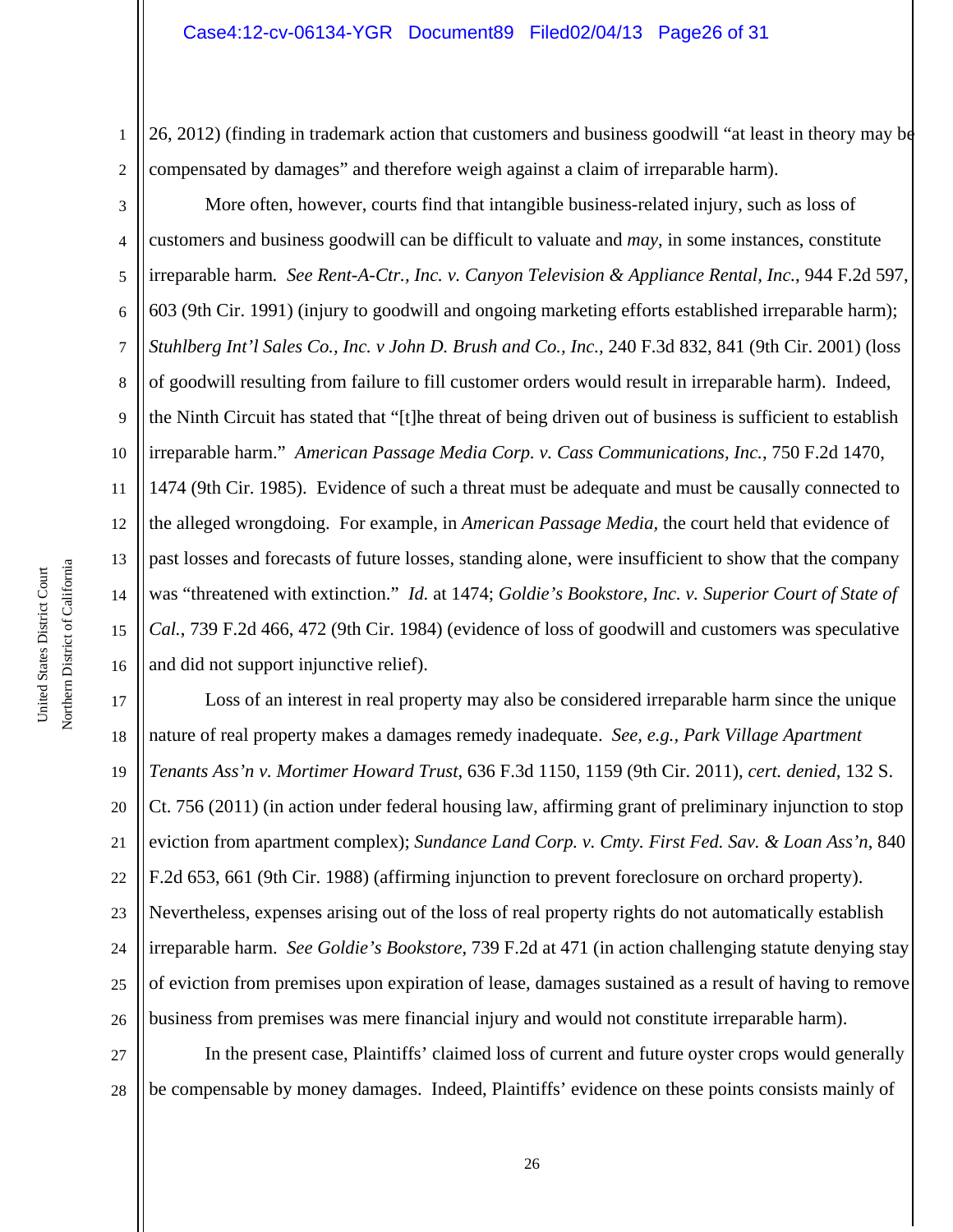1 2 3 4 5 6 7 8 9 detailing the monetary value of the lost crops. (Lunny Decl. ¶¶ 32–44.) Plaintiffs have not offered evidence or argument indicating that they could not, "at a later date, in the ordinary course of litigation" recover money damages for such losses.<sup>19</sup> Plaintiffs also detail the cost, effort and difficulty of removing the oyster racks and other personal property from the site, ultimately arguing that it is economically and logistically infeasible to do so in the time required. (Lunny Decl. ¶¶ 46– 68.) However, the expense and difficulty of removing the trappings of the business here, while inconvenient, are generally a matter of money lost rather than irreparable harm. Moreover, Plaintiffs fail to address why expense and difficulty, in and of themselves, are reasons that support an injunction pending an entire litigation.

10 11 12 13 14 15 16 More difficult to valuate, however, is the damage to the business itself. Plaintiffs offer evidence that they will face a gap in production down the line if they are unable to plant oyster and clam "seed" now. (Lunny Decl. ¶43.) They indicate that the immediate shutdown, along with the later gap in production, would prevent them from effectively resuming operations, destroying their business. (*See* Lunny Decl. ¶¶ 42–44, 69.) Likewise, the loss of Plaintiffs' rights with respect to the real property itself is not otherwise remediable. These injuries support a finding that irreparable harm is likely.

17 18 19 20 21 22 23 The Secretary argues that whatever irreparable harm is shown here should be weighed against the fact that the Company has known since it acquired the Reservation that the right to continue operations expired on November 30, 2012, with no guarantee of an additional special use permit. They argue the irreparable harm of which the Company complains was a foreseeable consequence of its acquisition of Johnson's assets in 2004 and not the result of some new action by the Secretary or the Park Service. The Secretary's arguments are more a reflection of his view of the merits or balancing of the equities than evidence affecting the existence of irreparable harm.

In sum, the Court finds that Plaintiffs have made a sufficient showing of irreparably harm in the absence of injunctive relief.

26

÷

24

25

28 U.S.C. § 702 (APA waives sovereign immunity for relief other than money damages); 28 U.S.C. § 2680(a) (Federal Tort Claim Act exempts claims based upon discretionary functions).

<sup>27</sup> <sup>19</sup> The Court notes, however, that Plaintiffs have not sought an award of money damages in their First Amended Complaint, nor is it clear that money damages could eventually be awarded here. *See generally* 5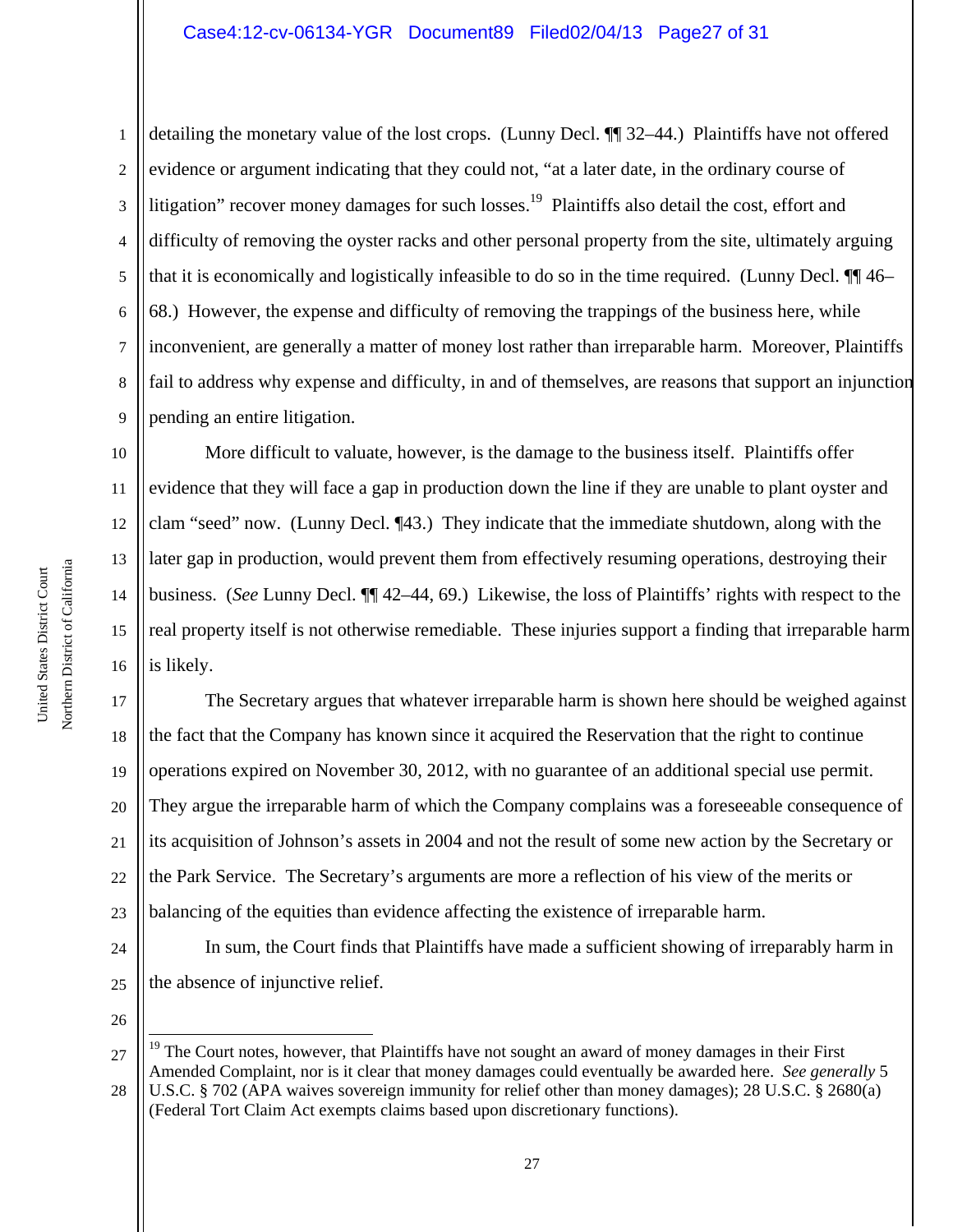# **C. BALANCE OF EQUITIES AND CONSIDERATION OF THE PUBLIC INTEREST**

In deciding whether to grant an injunction, "courts must balance the competing claims of injury and must consider the effect on each party of the granting or withholding of the requested relief . . . pay[ing] particular regard for the public consequences in employing the extraordinary remedy of injunction." *Winter*, 555 U.S. at 24 (internal citations and quotations omitted). "The assignment of weight to particular harms is a matter for district courts to decide." *Earth Island Inst. v. Carlton*, 626 F.3d 462, 475 (9th Cir. 2010).

Plaintiffs argue that the balance of equities favors them because Defendants will not be harmed by maintaining the status quo and allowing an oyster farm that has been operating for nearly eighty years to continue, while Plaintiffs will suffer the total destruction of their business. Plaintiffs further contend that, because Defendants did not act to prevent the transfer of the Reservation to the Company in 2004, no evidence of any exigency in removing the oyster farm exists now. Although Plaintiffs never explain how the Secretary could have so acted given the express Reservation in the Grant Deed and Defendants' determination that they were not required to approve the sale from Johnson to the Company.

Looking more broadly, Plaintiffs argue that the public interest favors an injunction in three ways: (1) it maintains the status quo and would avoid loss of jobs and housing for the Company's employees and their families; (2) an injunction would avoid the adverse impacts to water quality and the ecosystem associated with removing the oysters and equipment of the oyster farm<sup>20</sup>; and (3) the public benefits from maintaining a local landmark, a major oyster supplier, and the last oyster cannery in California.

 Defendants counter that the equities do not favor injunctive relief. Defendants maintain that achievement of full wilderness status for Drakes Estero has been an express goal Congress defined for more than 36 years, and should not be delayed further, especially where the purchase of the property expressly envisioned a *terminable* reservation of use. They argue Plaintiffs have been permitted to carry on a non-conforming use for many years and were on notice of the impending expiration prior to

1

2

3

4

5

6

7

8

9

10

11

12

13

14

15

16

17

18

19

20

21

22

23

24

25

<sup>27</sup> ÷ <sup>20</sup> (*See* Declaration of Scott Luchessa in Support of Motion for Preliminary Injunction ¶ 7–19 (Dkt. No. 34); Declaration of Richard Steffel in Support of Motion for Preliminary Injunction ¶¶ 6–12 (Dkt. No. 37);

<sup>28</sup> Declaration of Robert Abbott in Support of Motion for Preliminary Injunction ¶¶ 5–13 (Dkt. No. 48); Rebuttal Declaration of Scott Luchessa in Support of Motion for Preliminary Injunction ¶ 20 (Dkt. No. 79-2).)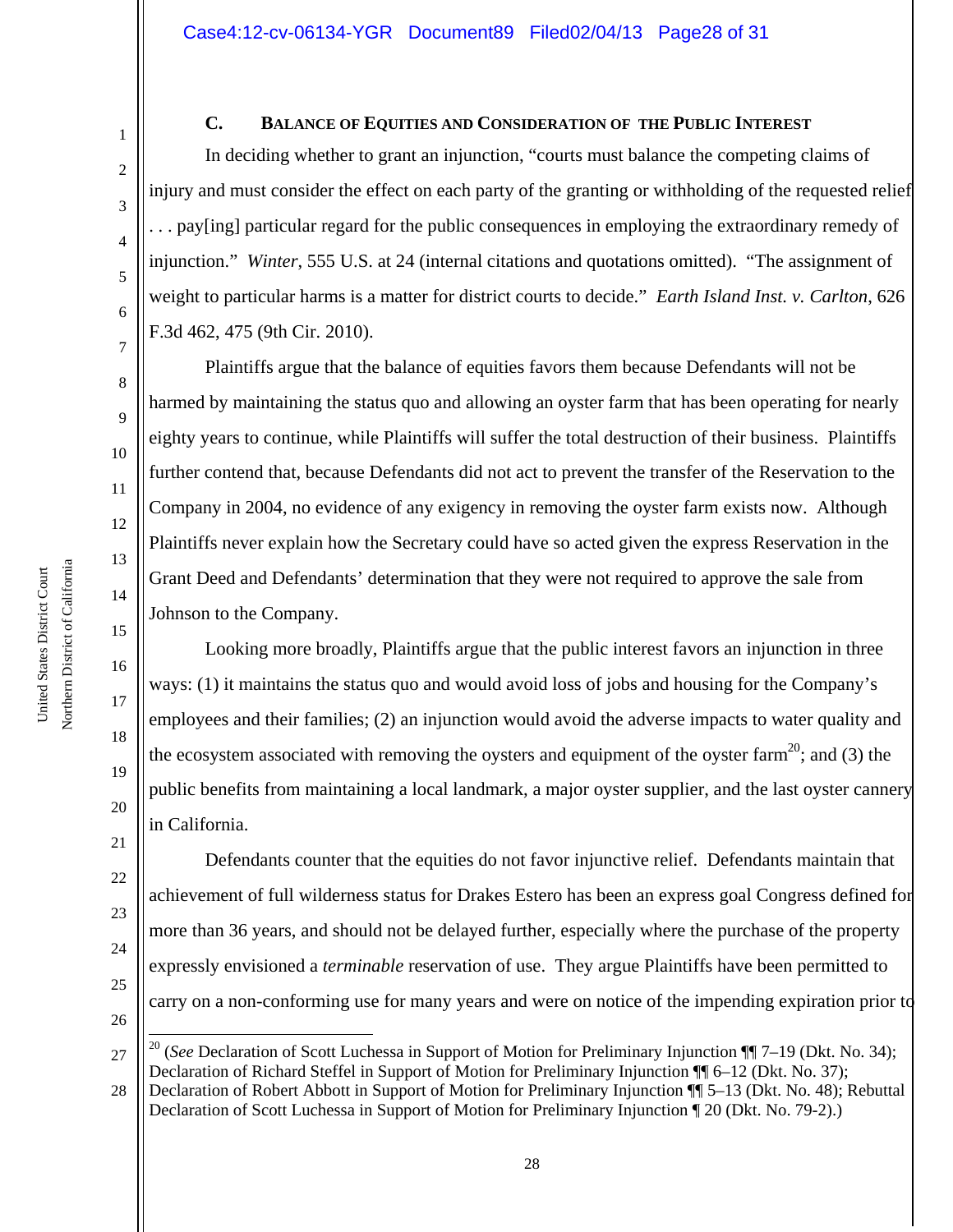## Case4:12-cv-06134-YGR Document89 Filed02/04/13 Page29 of 31

1 2 3 4 5 6 7 8 their purchase in 2005. The Proposed Interveners also offered declarations regarding their own constituents' public interest in eliminating the non-conforming use. Congress' long-standing legislation and goals for the area indicate a strong public interest in bringing the land to wilderness status and thus the highest protection afforded to federal lands. *Cf. Motor Vessels Theresa Ann v. Kreps*, 548 F.2d 1382, 1382–83 (9th Cir. 1977) (balancing of harms was an abuse of discretion where court weighed severe economic hardship to the tuna fishing industry imposed by the operation of the Marine Mammal Protection Act but failed to consider the public interests reflected in passage of the Act).

9 10 11 12 13 14 15 16 17 18 The Secretary further argues that the public interest favors closing down the Company without further delay because the oyster farm has negative environmental consequences such as providing a habitat for invasive and non-native species, with adverse effects on native ecosystems. (Declaration of Brannon Ketcham in Support of Federal Defendants' Opposition to Plaintiffs' Motion for Preliminary Injunction ("Ketcham Decl.")  $\P$  15, 18 (Dkt. No. 64-2).) The Secretary acknowledges that the noise associated with the removal of the oyster racks will create short-term impacts. (Declaration of Dr. Kurt M. Fristrup in Support of Federal Defendants' Opposition to Plaintiffs' Motion for Preliminary Injunction ¶¶ 3–7 (Dkt. No. 64-3); Ketcham Decl. ¶ 38.) However, he argues that those short-term negative impacts will be minor and offset by the benefits of full wilderness protection.

19 20 21 22 23 24 Finally, given that the decision is one in equity, Defendants urge the Court to consider that the California Coastal Commission has issued cease and desist orders to the Company for alleged violations including the cultivation of Manila clams in harbor seal protected areas, boat transit in restricted areas, and unpermitted discharge of marine debris. (Declaration of Cicely Muldoon in Support of Federal Defendants' Opposition to Plaintiffs' Motion for Preliminary Injunction ¶ 28 (Dkt. No. 64-1); Goodyear Decl., ¶ 35 & Ex. 34.)

25 26 27 28 In balancing the equities, the Court, on the one hand, recognizes that Plaintiffs will suffer significant costs including the unfortunate impacts on the Company's employees and their families from loss of their jobs and their living quarters on the oyster farm. The close of any business frequently brings hardship. The Court weighs this consideration against Plaintiffs' ability and/or own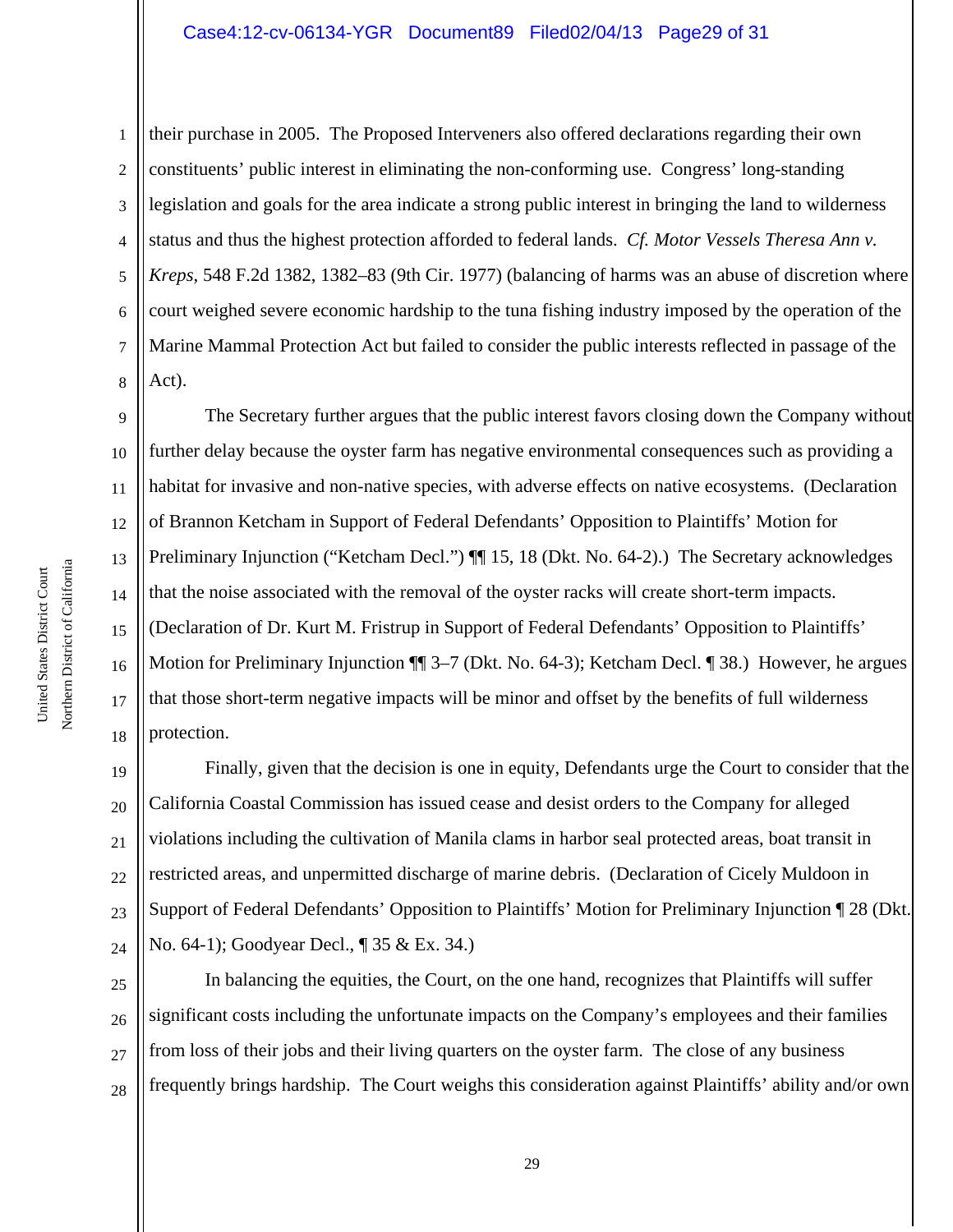1 2 3 4 5 failure to conduct due diligence prior to its purchase from Johnson, their knowledge of the Park Services' intention to allow the Reservation to lapse in November 2012, and the Company's failure to prepare for the same. Plaintiffs claimed at oral argument that they had "every reason to hope" for a New SUP but the record does not reflect that their hope was based upon any assurances by the decisionmakers themselves.

6 12 On the other hand, the Court weighs Congress' long-standing intention to manage lands in the public trust in a manner that will "steadily continue to remove all obstacles to the eventual conversion of these lands and waters to wilderness status" as an important consideration, as is the obligation to protect express property rights. H.R. Rep. No. 1680, H.R. REP. 94-1680, 3, 1976 U.S.C.C.A.N. 5593, 5595. Further, the record lacks evidence that Defendants misled Plaintiffs to believe that a New SUP would be issued. To the contrary, Defendants acted affirmatively to warn the Lunnys at the outset of their intention to allow the Reservation to lapse without a New SUP and reiterated this position over time. The Lunnys' refusal to hear the message weighs against them.

14 15 16 17 18 19 20 21 Ideally, the Secretary's final decision would have been made more promptly, and the political debate aired in a way not to increase acrimony among the interested parties. However, the Court is not in a position, on this record, to evaluate the reasons driving timing. Nor can the Court determine, on the record before it, that the adverse environmental consequences of denying an injunction and allowing the removal of the Company's personal property from the site weigh more strongly than the environmental consequences of enjoining that removal. Finally, the Court has no basis upon which to weigh the relative public interest in access to local oysters with the public's interest in unencumbered wilderness.

22 23 24 On balance, and combining the requirement of both the equities and the public interest more broadly, the Court does not find these elements weigh in favor of granting a preliminary injunction. **V. CONCLUSION**

25 26 27 28 For the reasons set forth above, Plaintiffs' Motion for Preliminary Injunction is **DENIED** on the grounds that: (i) the Court lacks jurisdiction under Section  $701(a)(2)$  of the APA to provide any meaningful review of Section 124, given its discretionary character; and (ii) even if it did, Plaintiffs cannot satisfy all four elements necessary to obtain preliminary injunctive relief.

7

8

9

10

11

13